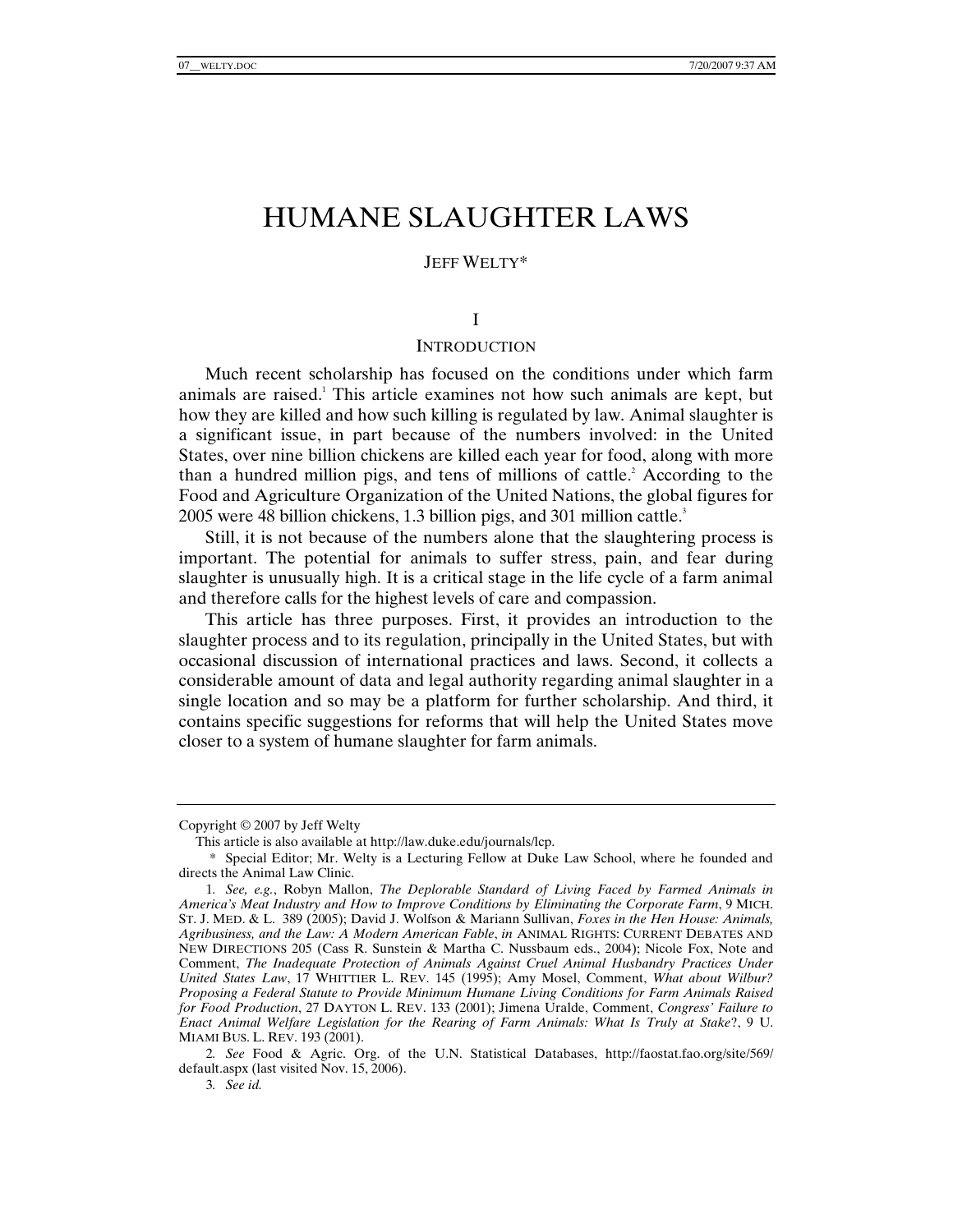#### II

# PRINCIPAL METHODS OF COMMERCIAL SLAUGHTER

In order to understand the laws that govern the slaughter of farm animals, one must understand the process that is being regulated. Therefore, what follows is a brief description of the principal methods of slaughter for four different types of animals: cattle, pigs, sheep, and chickens. For each type of animal, the principal method or methods of slaughter used in commercial slaughtering facilities in the United States are described. To the extent that ritual methods of religious slaughter—such as the methods prescribed by the Jewish and Muslim faiths—differ from the methods used in secular slaughterhouses, that variation is briefly noted. To the extent that the principal method or methods are different elsewhere in the world, those differences, too, are set forth.

# A. Cattle

Cattle generally arrive at slaughtering plants by truck, though they may be driven on foot if the feedlot from which they are coming is immediately adjacent to the plant where they are to be killed. In any event, they are driven or unloaded into a pen; if they cannot be killed immediately, they are "lairaged," or kept penned awaiting slaughter. When the time comes for them to be killed, they are driven through chutes to a stunning ("knocking") station. They normally arrive at the stunning station single file in a narrow chute.<sup>4</sup>

As discussed in greater detail below,<sup>5</sup> federal law requires that cattle except those subjected to religious slaughter—be stunned before they are slaughtered. The most common method of stunning cattle is captive-bolt stunning: The slaughterer takes a hand-held device, powered by blank gunpowder cartridges or by compressed air, and places it against the forehead of the animal. He then activates the device (pulls the trigger), and the resulting explosion drives a metal bolt through the animal's skull and into its brain. If done properly, this stuns the animal instantly and normally causes brain death. The bolt is "captive" in that the trailing end of the bolt cannot exit the barrel of the stunner; this is what differentiates it from a bullet shot from a conventional firearm. Done correctly, captive-bolt stunning is an instant and humane method of stunning. It is certainly an improvement over its predecessor, stunning cattle by hitting them with a sledge hammer or poleax.<sup>6</sup>

 <sup>4.</sup> For general descriptions of the slaughter process, which varies slightly from slaughterhouse to slaughterhouse, see ERIC SCHLOSSER, FAST FOOD NATION 171–72 (2002); DONALD D. STULL & MICHAEL J. BROADWAY, SLAUGHTERHOUSE BLUES: THE MEAT AND POULTRY INDUSTRY IN NORTH AMERICA 68 (2004); and Michael Pollan, *Power Steer*, N.Y. TIMES MAGAZINE, Mar. 31, 2002, at 44, 71–72.

<sup>5</sup>*. See infra* Part III.

 <sup>6.</sup> The sledge hammer was the generally accepted stunning method prior to the passage of the federal Humane Methods of Slaughter Act (HMSA), 7 U.S.C. §§ 1901–07 (2000). It was discussed extensively at the legislative hearings leading to the adoption of the HMSA. One witness testified that "[i]nspectors . . . have frequently seen knockers take 10 and more blows to stun an animal. The hammer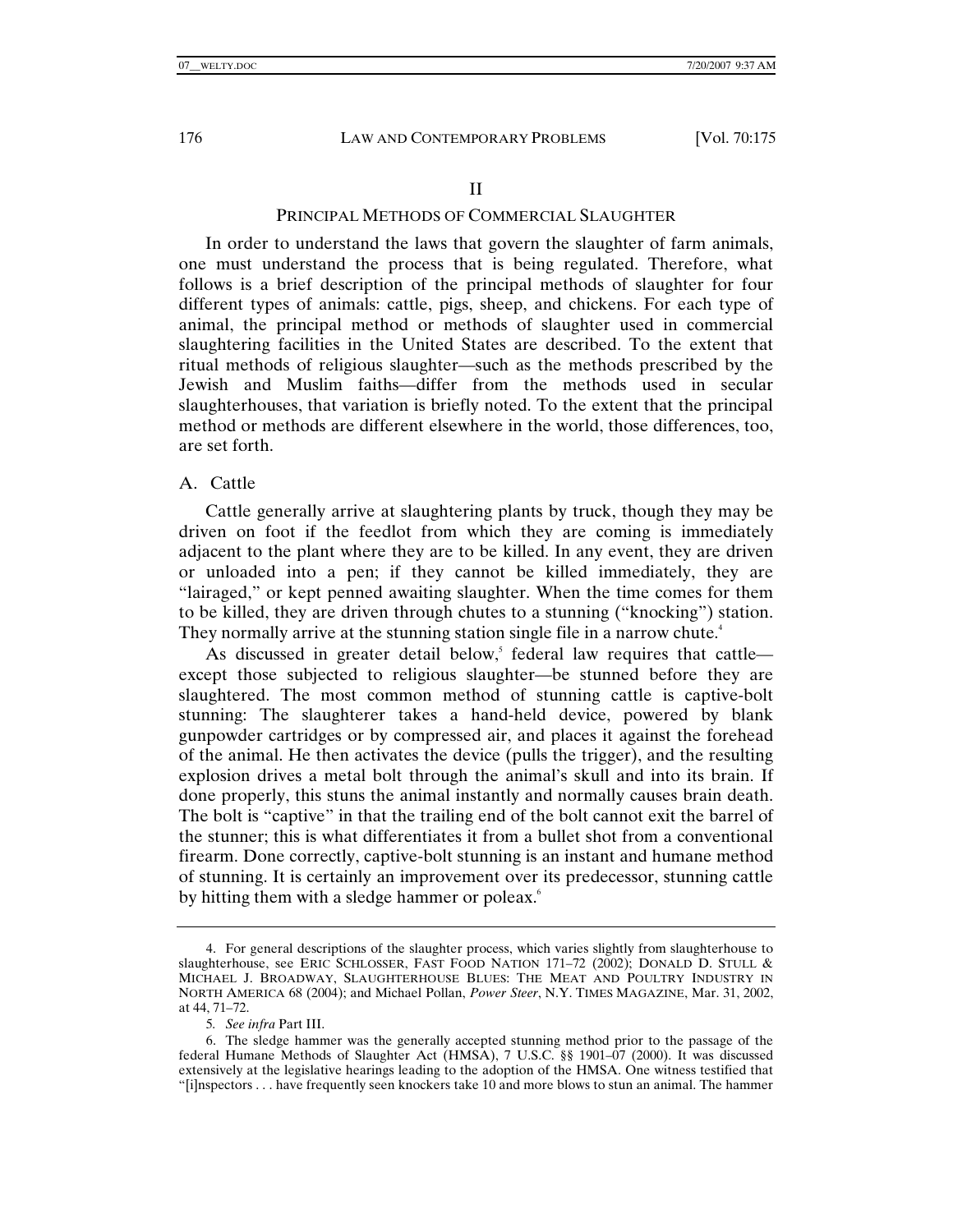Some captive-bolt stunners are designed not to penetrate the skull. These are called mushroom-head stunners or non-penetrating captive-bolt guns,<sup>7</sup> and they are meant to knock the animal unconscious by concussive force without killing it. These devices require a higher degree of accuracy than penetrating captive-bolt stunners, and they carry a higher risk of the animal's regaining consciousness during the slaughter process.<sup>8</sup>

A few cattle are stunned using electricity.<sup>9</sup> An electric shock is administered to the animal's head, hopefully rendering it unconscious. Sometimes this is followed by the administration of a larger current to the animal's body, killing it by cardiac arrest.

Once the animal has been stunned, a worker attaches a metal shackle to the animal's left hind leg, and the animal is lifted off the floor. Another slaughterhouse worker cuts its throat ("sticks" it), severing its carotid arteries. The animal then "bleeds out," or exsanguinates. Once exsanguination is complete, it is butchered.<sup>10</sup>

Ritual slaughter is somewhat different.<sup>11</sup> Jewish dietary law requires that cattle and other animals be slaughtered in a particular way, called *shechita*. The animal must be healthy before slaughter, and it must be killed by a trained Jewish male, called a *shochet*, using a single cut of a sharp knife, called a *chalef*. The cut must sever the carotid arteries; in practice, animal anatomy dictates that the cut sever the esophagus and trachea as well. Of course, such a cut is also a part of secular commercial slaughter. The critical difference is that animals slaughtered according to Jewish law cannot be stunned before slaughter; prestunning is seen as inconsistent with the requirement that the animal be healthy before killing.<sup>12</sup> Therefore, historically, cows were shackled by a rear leg and

often knocks off a horn or smashes an eye or the nose before the knocker beats the animal into immobility. And the fact that the animal is 'immobilized' by no means guarantees that the animal is unconscious of further pain." *Proposals Relating to Humane Methods of Slaughter of Livestock: Hearings on S. 1213, S. 1497, and H. R. 8308 Before the S. Comm. on Agriculture and Forestry*, 85th Cong. 30 (1958) [hereinafter *S. Hearings*] (statement of Fred Myers, executive dir., Humane Soc'y of the United States).

 <sup>7.</sup> The use of both penetrating and non-penetrating captive-bolt guns is expressly authorized by the federal regulations governing the slaughter process. *See* 9 C.F.R. § 313.15(b)(1)(i) (2006).

<sup>8</sup>*. See* Temple Grandin, Recommended Captive Bolt Stunning Techniques for Cattle, http://www.grandin.com/humane/cap.bolt.tips.html (last visited Nov. 15, 2006) ("If a non-penetrating captive bolt is used the animal may revive unless it is bled promptly.").

 <sup>9.</sup> Again, this is expressly authorized. *See* 9 C.F.R. § 313.30 (2006).

<sup>10</sup>*. See generally* sources cited *supra* note 4.

 <sup>11.</sup> For an overview of ritual slaughter, see Temple Grandin & Joe Regenstein, *Religious Slaughter and Animal Welfare: A Discussion for Meat Scientists*, MEAT FOCUS INT'L, March 1994, at 115, *available at* http://www.grandin.com/ritual/kosher.slaugh.html.

 <sup>12.</sup> In recent years, some Jewish authorities have permitted stunning the animal after the cut but before the animal exsanguinates. Detailed information is available for the United Kingdom, where approximately half of the cows slaughtered for the production of kosher meat are stunned after the cut. *See* MEAT HYGIENE SERVICE, ANIMAL WELFARE REVIEW 2003, 13 (2004), http://www.defra.gov.uk/animalh/welfare/farmed/ slaughter/awr03.pdf. No similar data are available for the United States, though animal welfare during religious slaughter is generally lower in the United States than elsewhere. *See* Joe Regenstein, *Religious Slaughter Practices*, Address at the AMI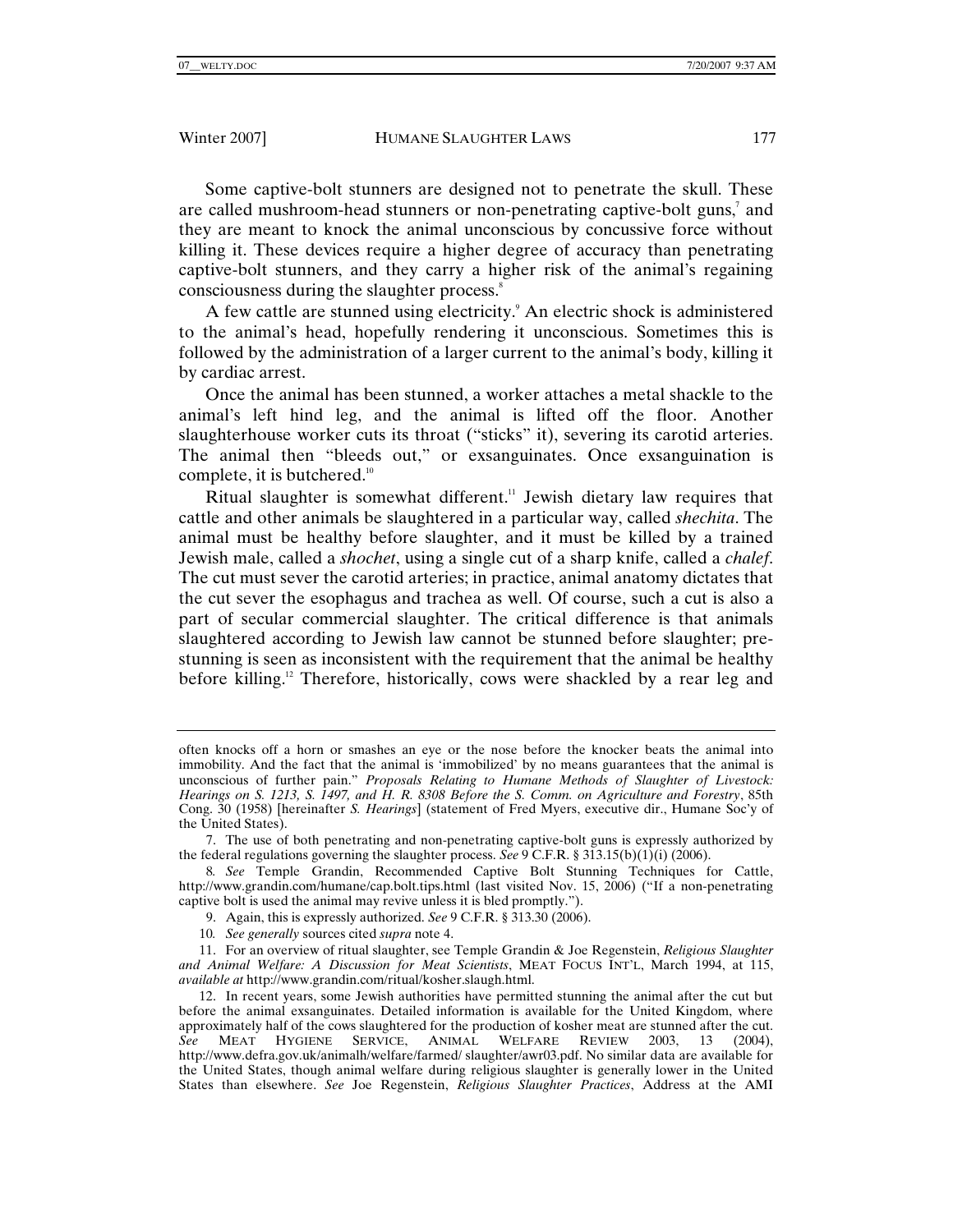hoisted into the air while fully conscious as a method of immobilizing them and exposing their necks for the cut. At best, this was frightening and painful for the animals, and it often resulted in broken legs or dislocated joints. Although this method is still in use in some slaughterhouses, other methods are now more common, including pens that roll the cows over onto their backs before the cut, and, better, upright restraints that allow cows to stand with their heads and necks immobilized.13 Welfare concerns with Jewish ritual slaughter include the pain of the cut itself and the fact that some cows remain conscious for up to a minute after the cut, $4\text{ in}$  obvious distress as they bleed to death.

Muslim dietary law requires a similar method of slaughter, though some Muslim authorities accept pre-slaughter stunning that is temporary, such as electrical stunning.15

In other developed countries, the same methods of slaughter are used as in the United States. However, in developing countries there may be no preslaughter stunning, or it may be manual stunning using a sledge hammer or poleax.16

#### B. Pigs

Two methods of slaughter are commonly used with pigs in the United States. The older method, decreasingly common, involves driving the pigs onto a conveyor belt that moves them through a tunnel or chamber filled with carbon dioxide. The carbon dioxide is supposed to anesthetize the animals before they are "stuck"; in some plants, it is intended to kill them by asphyxiation.

Although carbon-dioxide stunning was seen as a very humane method when it was introduced, recent studies suggest that at least some pigs experience respiratory distress—a feeling of suffocation—when exposed to the gas.<sup>17</sup> It

Foundation Animal Care and Handling Conference (Feb. 19, 2003), *available at*  http://www.meatami.com/Content/PressCenter/AnimalCarePresentations/ Regenstein.pdf.

 <sup>13.</sup> The United States is behind other developed countries in eliminating the shackling and hoisting of conscious animals. *See* Regenstein, *supra* note 12.

<sup>14</sup>*. See, e.g.*, Temple Grandin, Animal Welfare in Slaughter Plants, http://www.grandin.com/ welfare/general.session.html (last visited Feb. 19, 2007).

<sup>15</sup>*. See id.* Again, detailed information is available for the United Kingdom where 100% of cattle (and a majority of sheep, but a minority of goats) killed for *halal* meat are stunned, generally pre-cut. *See* MEAT HYGIENE SERVICE, *supra* note 12, at 13.

 <sup>16.</sup> According to one report, over half of the animals killed in the developing world are not stunned prior to slaughter. *See* Neil Trent et al*.*, *The State of Meat Production in Developing Countries: 2002*, *in* THE STATE OF THE ANIMALS II 2003 175, 175 (Andrew N. Rowan & Deborah J. Salem eds., 2003). The report further states, "In a typical developing country, few slaughter facilities have any government oversight of sanitation or veterinary care. Animals may be stunned by repeated hammer blows to the head. They may be stabbed with sharp knives until they collapse. While the animals are still conscious, their throats are cut, and they die from excessive blood loss after minutes of struggling." *Id.* Plainly, enormous welfare gains can be made at little cost in developing countries.

<sup>17</sup>*. See, e.g.*, FARM ANIMAL WELFARE COUNCIL, REPORT ON THE WELFARE OF FARMED ANIMALS AT SLAUGHTER OR KILLING, PART 1: RED MEAT ANIMALS 29 (2003), *available at*  http://www.fawc.org.uk/ reports/pb8347.pdf (noting varying degrees of breathlessness, hyperventilation, vocalization, and escape behaviors among pigs exposed to carbon dioxide).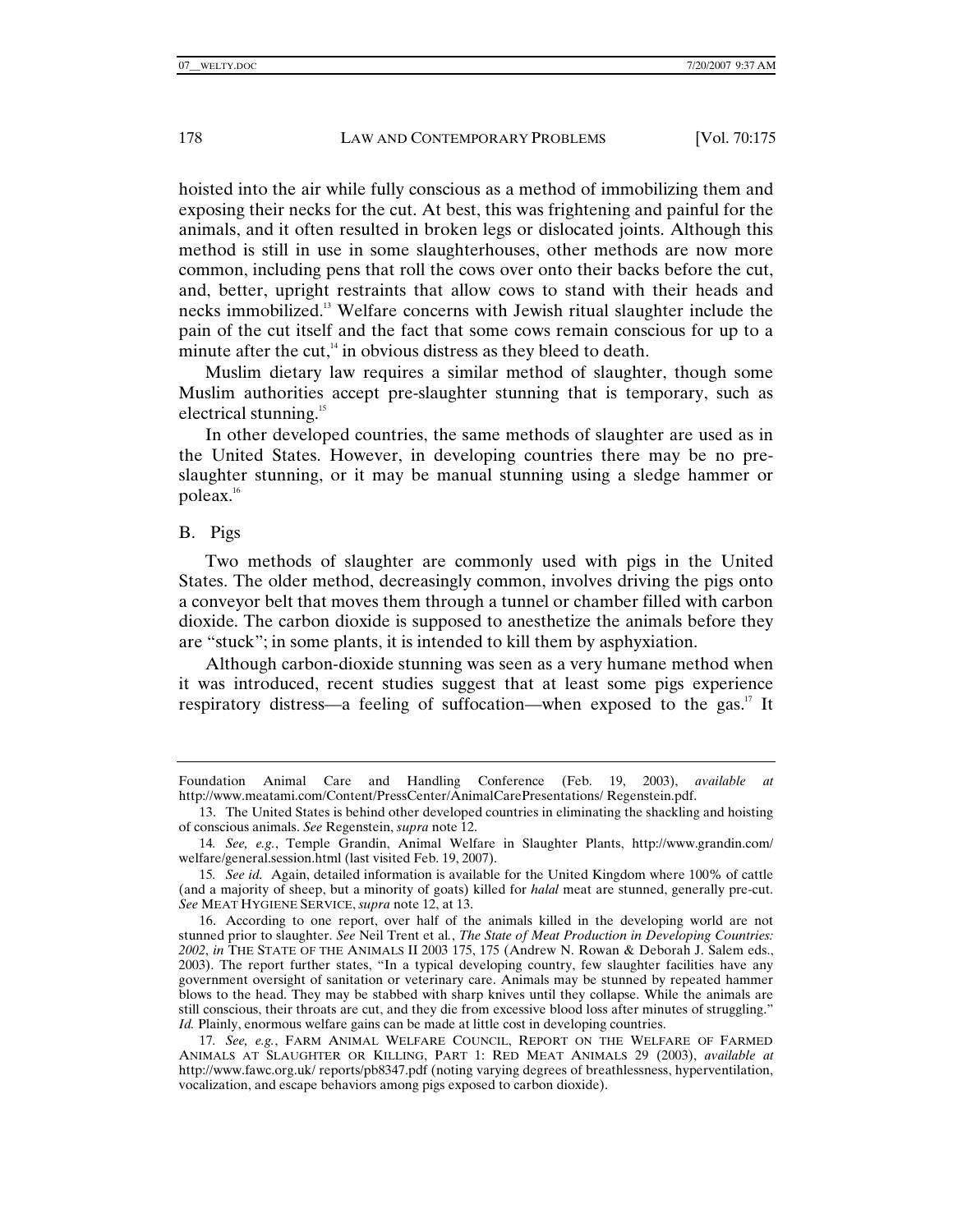appears that the use of argon rather than carbon dioxide would be superior from a welfare standpoint, though it is more expensive.<sup>18</sup>

Increasingly, pigs are slaughtered by the second method, which uses electrical current.19 The current is applied using tongs or paddles on each side of the pig's head or neck. The current runs through the brain, which is supposed to stun the animal. In some cases, the electrical current is applied to one side of the head and to the body. This technique is intended to stun the animal and to cause death via cardiac arrest. After the stun is complete, the animal is "stuck" and then slaughtered.<sup>20</sup>

Some welfare concerns have been raised about electrical stunning. First, it may be painful; certainly human beings exposed to electric shock therapy find that to be painful. Second, if the tongs are not correctly placed or do not have proper contact with the skin, the stun may not be effective.<sup>21</sup> Third, if the voltage used is too low, it will not produce insensibility.<sup>22</sup> And fourth, if there is a delay of more than fifteen seconds or so between the stun and the stick, the animals may begin to regain consciousness just in time to suffer from the stick.<sup>23</sup> Studies indicate that such delays are not infrequent. $24$ 

Captive-bolt stunning of pigs is authorized under federal law<sup>25</sup> but is rarely used; physical differences between pigs and other animals make it a moredifficult and less-effective method for stunning pigs. The target area is smaller, and the brain is deeper in the head and may be protected by a ridge of bone.

<sup>18</sup>*. See id.* The FAWC report states, "Argon, in high concentrations, has been shown to cause anoxia with no noticeable aversive effect." *Id.* However, in part because pigs must be exposed to argon for a comparatively long time (about seven minutes) to achieve complete anesthesia, large producers have so far declined to use it. *See id.*

 <sup>19.</sup> A recent audit of twenty-eight large pork plants found that twenty-four plants used electrical stunning while only four plants used carbon dioxide. *See* Temple Grandin, 2005 Restaurant Animal Welfare Audits of Federally Inspected Beef and Pork Slaughter Plants, http://grandin.com/survey/ 2005.restaurant.audits.html (last visited Nov. 15, 2006).

<sup>20</sup>*. See, e.g.*, Temple Grandin, Electric Stunning of Pigs and Sheep, http://grandin.com/humane/ elec.stun. html (last visited Nov. 15, 2006).

<sup>21</sup>*. See* FARM ANIMAL WELFARE COUNCIL, *supra* note 17, at 30 (noting that "a successful stun is heavily dependent on the skill of the operator to position the electrodes accurately" and that surveys of slaughterhouses show improper tong positioning to be a serious problem).

<sup>22</sup>*. See* Grandin, *supra* note 20 ("Insufficient amperage or a current path that fails to go through the brain will be painful for the animal. It will feel a large electric shock or heart attack symptoms, even though it may be paralyzed and unable to move.").

<sup>23</sup>*. See* Temple Grandin, *Cardiac Arrest Stunning of Livestock and Poultry*, *in* ADVANCES IN ANIMAL WELFARE SCIENCE (1985–86) (M.W. Fox & L.D. Mickley eds., 2003), *available at*  http://www.grandin.com/humane/ cardiac.arrest.html ("In sheep and pigs, bleeding should take place within 10 to 17 seconds after conventional stunning to insure that the animals do not return to sensibility.").

<sup>24</sup>*. See id.* ("Too long an interval between conventional electric stunning and bleeding is, unfortunately, a common occurrence in some slaughter plants."). *See also* Rebecca Smith, Vegetarians International Voice for Animals, *Sentenced to Death, Part Six: Pig Slaughter*, http://www.viva.org.uk/ campaigns/slaughter/std6.htm (last visited Nov. 15, 2006) (discussing objections to electrical stunning and summarizing evidence that a significant number of pigs stunned this way regain consciousness before slaughter).

<sup>25</sup>*. See* 9 C.F.R. § 313.15 (2006).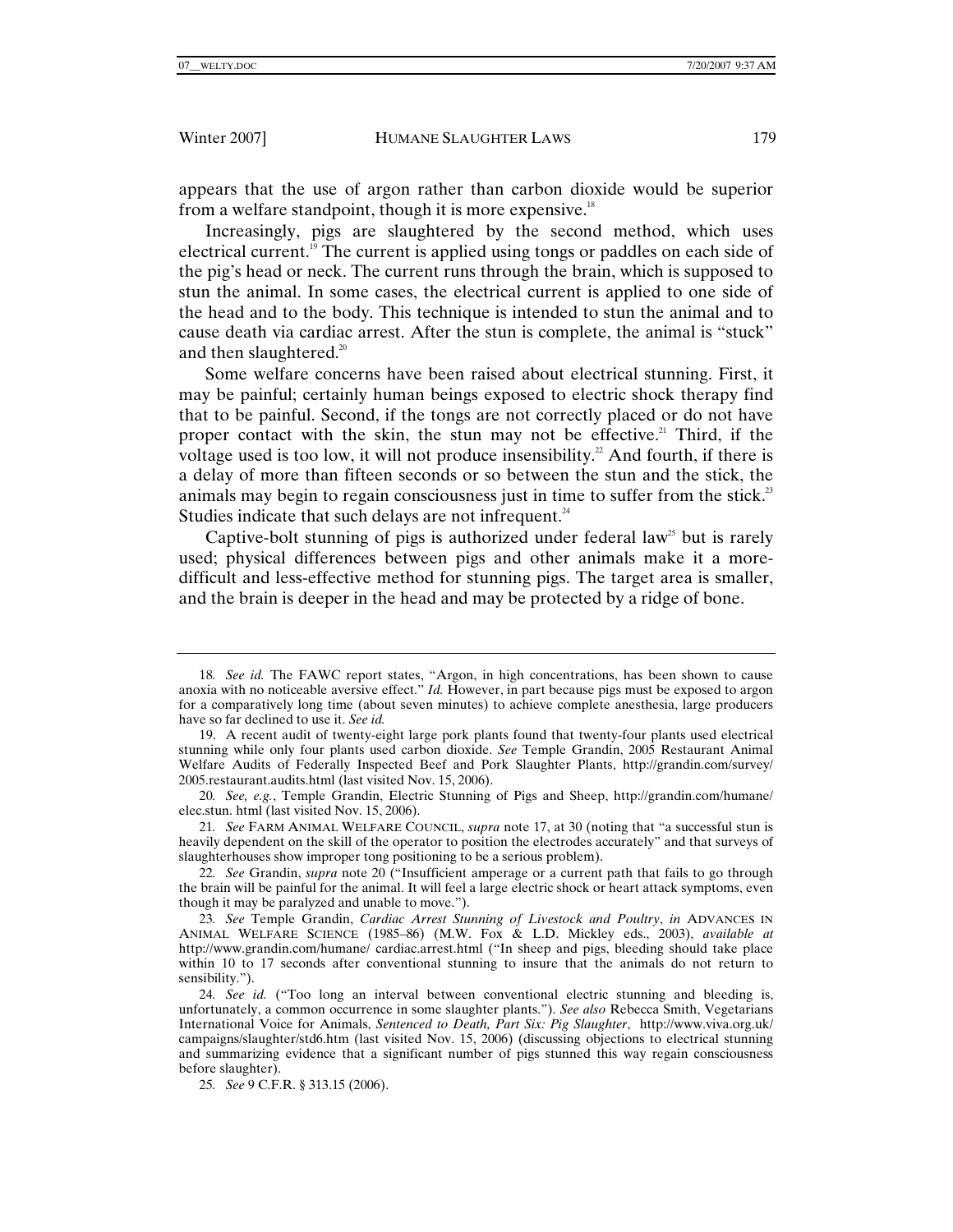Ritual slaughter of pigs is not a significant concern for Jews or Muslims, for both avoid pork.

Internationally, the same methods are used, though slaughterhouses in developing nations rarely have the resources to use gas stunning.<sup>26</sup>

## C. Sheep

Most sheep are killed like most pigs—after an electrical "stun" administered to the head. Carbon-dioxide stunning and captive-bolt stunning are also permitted by law, $\alpha$ <sup>7</sup> though they are less common. The welfare concerns are similar to those with pigs.

Unlike pigs, however, sheep are regularly subject to ritual slaughter. Ritual slaughter of sheep, whether according to Jewish or Muslim tradition, involves the severance of the trachea, esophagus, carotid arteries, and jugular veins with a single incision, leading to exsanguination and death. In the United States, sheep are normally not stunned prior to the incision and remain conscious for between two and fifteen seconds thereafter. $28$  They may be held in place by hand or with one of a variety of pens and devices used for that purpose.

In other developed countries, the leading methods of slaughter are similar to those used in the United States. In the developing world, slaughter methods vary widely, and many animals are killed without stunning.<sup>29</sup>

## D. Chickens

The slaughter process for poultry is quite different from the process for livestock.<sup>30</sup> Normally, chickens are taken from the barns in which they are raised, placed in cages, and transported by truck to the plant at which they will be slaughtered. Upon arrival, they are manually removed from the cages and hung upside down by their legs from metal shackles. The shackles are part of an automated "line," with chicken following closely upon chicken in single file.<sup>31</sup>

 <sup>26.</sup> Gas stunning requires "sophisticated technical equipment [that] is relatively costly to install." FOOD & AGRIC. ORG. OF THE U.N., GUIDELINES FOR HUMANE HANDLING, TRANSPORT AND SLAUGHTER OF LIVESTOCK 68 (2001), *available at* ftp://ftp.fao.org/docrep/fao/003/x6909e/x6909e03.pdf (the entire document can be found at http://www.fao.org/docrep/003/X6909E/x6909e00.HTM).

<sup>27</sup>*. See* 9 C.F.R. §§ 313.5–15 (2006).

<sup>28</sup>*. See* Grandin & Regenstein, *supra* note 11. Recent data for the United Kingdom indicates that lambs slaughtered for kosher meat are never stunned in that country, whereas a substantial majority of lambs slaughtered for halal meat are stunned. *See* MEAT HYGIENE SERVICE, *supra* note 12, at 13.

<sup>29</sup>*. See* Trent et al., *supra* note 16, at 175.

 <sup>30.</sup> General descriptions of the poultry slaughter process can be found in several sources, such as Daniel L. Fletcher, *Slaughter Technology*, 78 POULTRY SCI. 277, 277 (1999); Julie K. Northcutt, Reference Guide for Solving Poultry Processing Problems, http://pubs.caes.uga.edu/caespubs/ pubcd/b1156-w.html (last visited Nov. 15, 2006); and DAVIS, *infra* note 31.

 <sup>31.</sup> This process is used to slaughter so-called broiler chickens, produced for their meat. Laying hens at the end of their productive lives—called "spent hens"—have no value as meat. They may be buried alive en masse, gassed using automobile exhaust, electrocuted using mobile devices of uncertain accuracy, or killed by a variety of other methods. *See, e.g.*, KAREN DAVIS, UNITED POULTRY CONCERNS, THE NEED FOR LEGISLATION AND ELIMINATION OF ELECTRICAL IMMOBILIZATION 3–4, http://www.upc-online.org/slaughter/slaughter3web.pdf (last visited Nov. 15, 2006).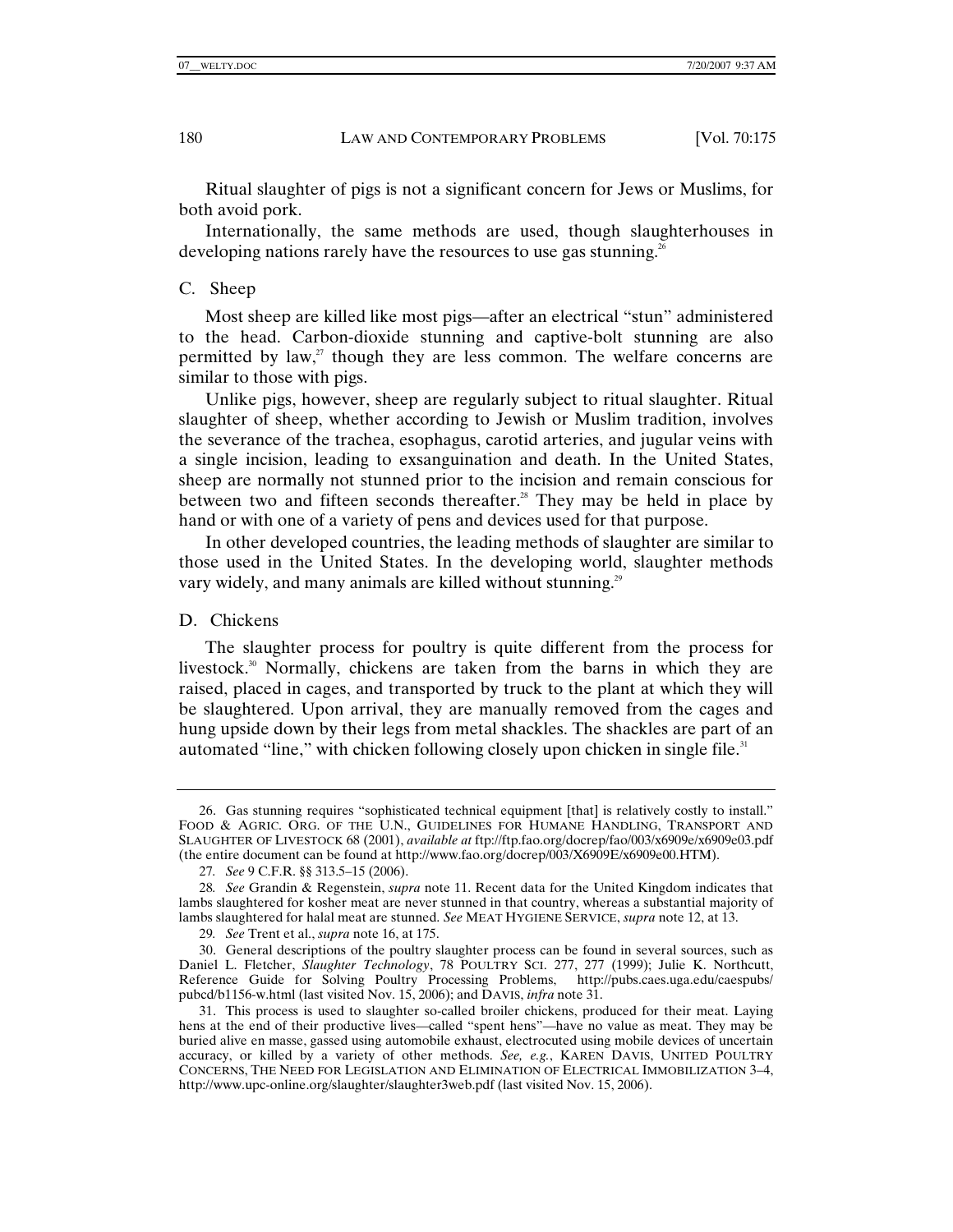Depending on the speed with which the line is moving, the chickens may hang upside down for several minutes before arriving at the first station. That station consists of a shallow trough filled with salty water. The water is electrified, and the birds' heads are dragged though the trough. The shock immobilizes the birds, but is designed not to kill them; they will not "bleed out" as completely if they enter cardiac arrest at this point. The paralysis of the birds prevents them from struggling as they move down the line, and the paralysis of their feather follicles makes it easier to remove the feathers. Some scientists believe that most birds are rendered insensible (stunned) by the shock, while others believe that they remain conscious. Even assuming that the current stuns most birds, some will twist and avoid the water and therefore will not be stunned. $32$  This is especially true of smaller birds. Others, whose wings are hanging down past their heads, may eventually be stunned, but will receive a painful electric shock first as their wings make the initial contact with the water.

After the birds come out of the water, their necks are cut. Increasingly, this is done by machine, though it is sometimes done by a human cutter. The goal is to sever both carotid arteries, which causes relatively rapid death by exsanguination. How frequently this goal is achieved is a disputed issue, though given the differences in size, shape, body composition, and feather coverage among chickens, it is certainly less than 100 percent. Birds that were not immobilized by the electrified water will remain mobile and are especially likely to be cut improperly or missed altogether.

Next, the birds hang in the "bleed-out tunnel" where most die from blood loss. If, however, both of a bird's carotids were not cut, it may not exsanguinate rapidly enough and may recover mobility (and consciousness, assuming that consciousness was lost as a result of the electrical bath) while in the bleed-out tunnel. Some birds will have twisted away from both the electrical bath and the cutting machine and will remain fully conscious throughout the process.

The line then carries the birds into the scald tank, which is a tank of hot water designed to facilitate the removal of feathers. Birds that avoided the cutting machine or that have not yet died from exsanguination are dropped in alive and conscious. United States Department of Agriculture (USDA) records from a recent year show there were at least three million of the former, called

 <sup>32.</sup> Anecdotal reports suggest that as many as five percent of all chickens processed avoid being stunned. *See* Karen Davis, United Poultry Concerns, *Chicken: The Dangerous Transformation of America's Favorite Food by Steve Striffler, Yale University Press, 2005*, (book review), http://www.upconline.org/whatsnew/10406chickenreview.html (last visited Nov. 15, 2006) (discussing a worker's report that five percent of all chickens remain alive and moving despite having passed through the stunner and the neck cutting machine). However, two recent audits of poultry plants suggest that the number is smaller, perhaps one percent or two percent. *See* Temple Grandin, *2005 Poultry Welfare Audits: National Chicken Council Animal Welfare Audit for Poultry has a Scoring System that is Too Lax and Allows Slaughter Plants with Abusive Practices to Pass*, http://grandin.com/survey/ 2005.poultry.audits.html (last visited Nov. 15, 2006) (discussing audits by the National Chicken Council and by an unidentified major institutional chicken customer).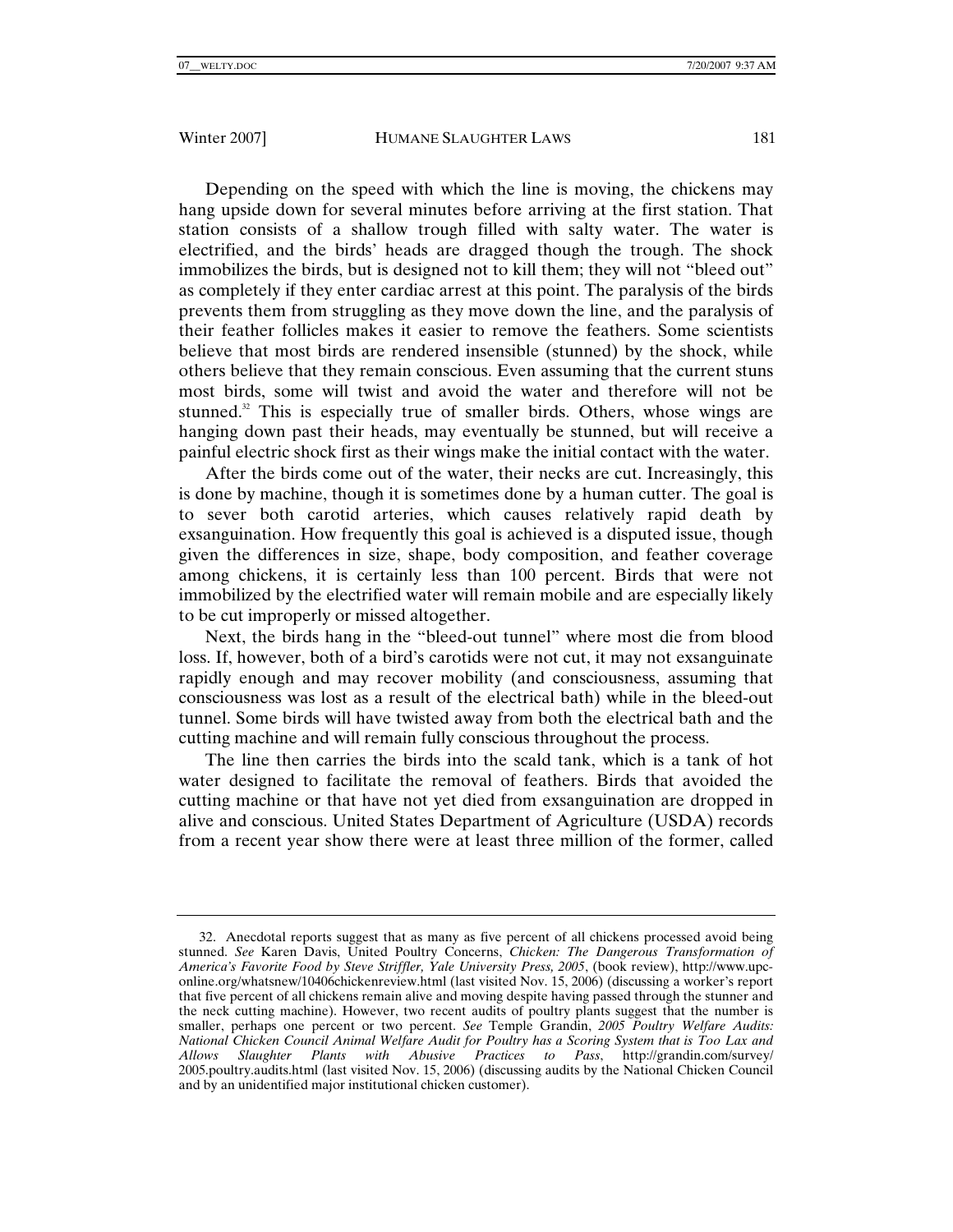"red skins" because they are full of blood.<sup>33</sup> After the scald tank, the birds are cooled, then processed into saleable form.

Ritual slaughter of chickens is normally done before they are shackled. They are manually positioned for the throat cut; once the cut has been performed, they are shackled and hung from the line.<sup>34</sup>

Poultry slaughter in most developed nations is done just as it is in the United States. However, a few European slaughterhouses have moved to so-called controlled atmosphere stunning (CAS) or controlled atmosphere killing (CAK). In this process, birds are stunned or killed through anoxia (lack of oxygen), which is produced by placing the birds in a gas chamber filled with carbon dioxide, argon, and/or nitrogen. It appears that, as with pigs, the use of argon is superior to the use of carbon dioxide from an animal-welfare standpoint, as it generates fewer averse reactions from the birds and appears not to be associated with a feeling of suffocation.<sup>35</sup> Many animal-welfare groups believe that, when properly done, CAS or CAK represents the most humane method of slaughter.<sup>36</sup>

#### III

# HISTORY AND ANALYSIS OF SLAUGHTER REGULATIONS IN THE UNITED STATES

The overwhelming majority of animals killed for food in the United States are killed in federally inspected slaughterhouses, whose practices are governed by federal law. State law is important in a few special cases. Both federal and state law are discussed below.

A. Federal Law

1. The Humane Methods of Slaughter Act

Any analysis of federal law regarding humane slaughter must start with the Humane Methods of Slaughter Act  $(HMSA)$ .<sup>37</sup> It is a law of limited scope: it

<sup>33</sup>*. See* DAVIS, *supra* note 31 (referring to USDA figures obtained through the Freedom of Information Act). Interestingly, a recent audit of twenty-six poultry plants found no such "red skins." *See* Grandin, *supra* note 32 ("None of the 26 plants had a serious abuse such as uncut red birds."). Perhaps this is not surprising, given that even 3 million "red skins" represents only 1 out of every 3,000 chickens killed. Depending on how long the audits lasted, it is entirely possible that the auditors would have seen few, if any, "red skins."

<sup>34</sup>*. See, e.g.*, Judy Oppenheimer, *A 'Cutthroat' Business: Walking the Line of Halachah at Empire Kosher Poultry*, BALT. JEWISH TIMES, June 2, 1995, at 44 (describing process).

<sup>35</sup>*. See, e.g.*, Fletcher, *supra* note 30, at 279 ("In a series of research papers from the U.K., [scientists] have shown that gas killing birds in their transport cages had both animal welfare and carcass quality benefits.").

<sup>36</sup>*. See, e.g.*, THE HUMANE SOC'Y OF THE UNITED STATES, AN HSUS REPORT: THE ECONOMIC CONSEQUENCES OF ADOPTING ALTERNATIVE PRODUCTION PRACTICES TO ELECTRICAL STUNNING SLAUGHTER OF POULTRY, *available at* http://www.hsus.org/web-files/PDF/farm/econ\_elecstun.pdf (last visited Nov. 15, 2006) (arguing that CAK is superior economically as well as with respect to animal welfare).

 <sup>37. 7</sup> U.S.C. §§ 1901–07 (2000)**.**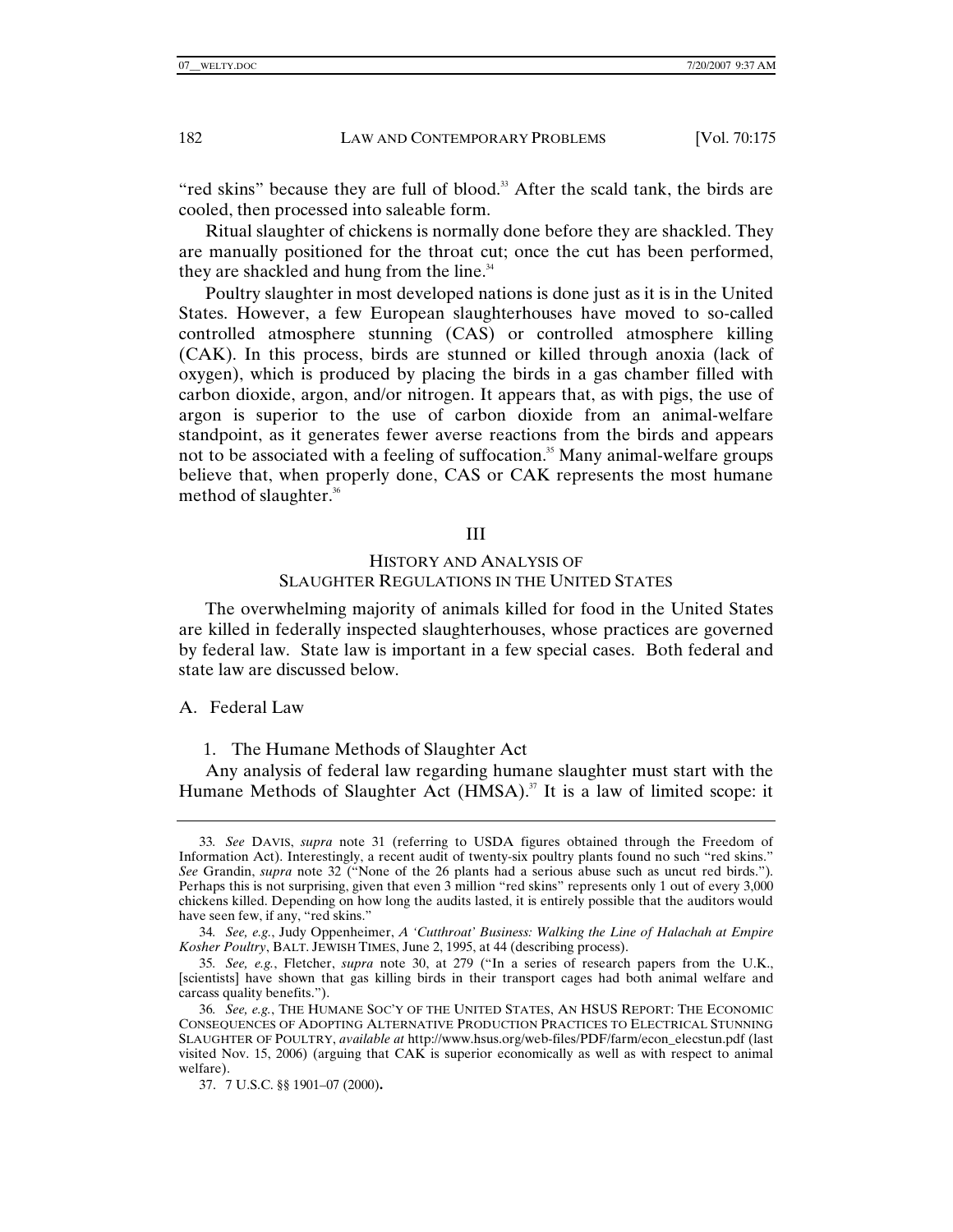covers only "livestock," which excludes, for example, animals killed for their  $fur<sup>38</sup>$  and animals killed in scientific experiments.<sup>39</sup> It is also generally interpreted as excluding poultry, an issue that is discussed in greater detail below.<sup>40</sup>

The HMSA provides as follows:

No method of slaughtering or handling in connection with slaughtering shall be deemed to comply with the public policy of the United States unless it is humane. Either of the following two methods of slaughtering and handling are hereby found to be humane:

(a) in the case of cattle, calves, horses, mules, sheep, swine, and other livestock, all animals are rendered insensible to pain by a single blow or gunshot or an electrical, chemical or other means that is rapid and effective, before being shackled, hoisted, thrown, cast, or cut; or

(b) by slaughtering in accordance with the ritual requirements of the Jewish faith or any other religious faith that prescribes a method of slaughter whereby the animal suffers loss of consciousness by anemia of the brain caused by the simultaneous and instantaneous severance of the carotid arteries with a sharp instrument and handling in connection with such slaughtering. $41$ 

In theory, the HMSA is enforced in two ways. First, the federal meat inspectors who are charged with enforcing it may suspend inspection if they find violations of the Act.42 Because uninspected meat cannot be sold, this has the effect of stopping the slaughter line. Second, the Federal Meat Inspection Act (FMIA) provides for a criminal penalty of up to one year in prison and a \$1,000 fine.<sup>43</sup> However, there are no reported cases arising from prosecutions for inhumane slaughter, and the limited statistics that are available suggest that such prosecutions are infrequent at best.<sup>44</sup> Thus, in practice, the enforcement

- 41. 7 U.S.C. § 1902 (2000).
- 42*. See* 21 U.S.C. § 603(b) (2000).
- 43*. See* 21 U.S.C. § 676 (2000).

 44. The Federal Justice Statistics Resource Center (FJSRC) provides data on how many federal criminal prosecutions are brought under each federal criminal statute each year. *See generally* Federal Justice Resource Center, http://fjsrc.urban.org/analysis/t\_sec/stat.cfm (last visited Nov. 15, 2006). The FJSRC reports between zero and six prosecutions for humane slaughter violations in each of the most

 <sup>38.</sup> Many of these animals die excruciating deaths in leghold traps (if trapped in the wild) or by asphyxiation or mouth-to-anus electrocution (if raised on fur farms). The Humane Society of the United States estimates that fifty million animals are killed for their fur each year worldwide. The Humane Society of the United States, *Fur and Trapping*, http://www.hsus.org/wildlife/fur\_and\_trapping (last visited Nov. 15, 2006). United States government data indicate that, in 2004, over 2.5 million mink were killed for their fur. *See* NATIONAL AGRICULTURE STATISTICS SERVICE, U.S. DEP'T. OF AGRIC., MINK 1 (2005), *available at* http://usda.mannlib.cornell.edu/usda/current/Mink/Mink-07-15-2005.pdf. As to trapping, in Wisconsin alone, nearly 600,000 animals were trapped during the 2003–04 trapping season. *See* BRIAN DHUEY & JOHN OLSON, FUR TRAPPER SURVEY 2003–04, 5, *available at* http://prodwbin99.dnr.state.wi.us/org/land/wildlife/harvest/Reports/04furtrapsurv.pdf (study conducted by Wis. Dep't of Natural Res.).

 <sup>39.</sup> USDA data reveal that 1.1 million animals covered by the federal Animal Welfare Act (AWA), 7 U.S.C. § 2131–59 (2000), were used in experiments in 2004. *See* U.S. DEP'T OF AGRIC., FY2004 AWA INSPECTIONS 3 (2004), *available at* http://www.aphis.usda.gov/ac/awreports/ awreport2004.pdf. Because the AWA excludes rats and mice, which constitute ninety-nine percent of the animals used in experiments, the USDA figure dramatically understates the total. Still, if 100 million animals are killed each year in biomedical research, that is only about one percent of the number of animals killed each year for food.

<sup>40</sup>*. See infra* Part IV.C.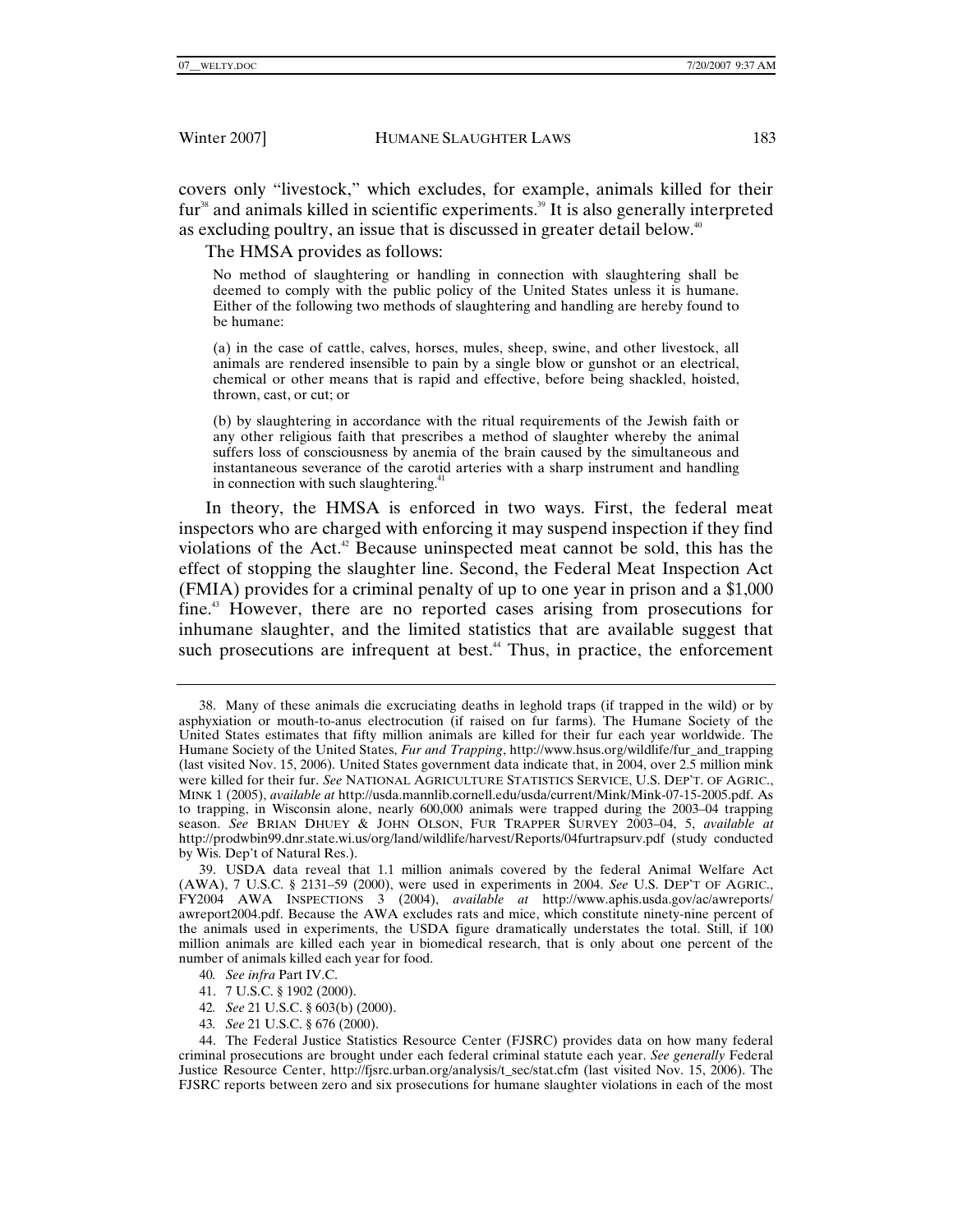mechanism for the HMSA is the suspension of meat inspection, which can be problematic for reasons explained below.45

The legislative history of the HMSA is interesting, and also explains the choice of this enforcement mechanism. The HMSA was enacted in 1958, after a three-year campaign by animal-advocacy groups. Senator Hubert Humphrey (D-MN) worked tirelessly on the issue, beginning with his introduction of the first humane-slaughter bill in 1955.<sup>46</sup> It did not pass, but the Senate considered humane slaughter again in 1956, $47$  and Senator Humphrey had a subcommittee of the agriculture committee conduct hearings on the issue.<sup>48</sup> The Senate passed a bill that year that would have required a governmental study of slaughtering techniques, but it was sent to the House late in the session, and the House took no action on it.<sup>49</sup> The issue was still alive in 1957; the House held subcommittee hearings, $5^{\circ}$  but again, no legislation passed. After the hearings, however, members of the House subcommittee visited several slaughterhouses. Representative W.R. "Bob" Poage (D-TX) later commented on these visits and recounted, "I have personally used these captive bolt pistols. I personally have slaughtered with them, and other members of the committee did."<sup>51</sup>

Events came to a head in 1958. Legislators in both houses of Congress were faced with multiple humane-slaughter bills, $52$  including some, backed by the meat industry, that called for a study instead of mandatory rules.<sup>53</sup> Even among animal advocates, there was some disagreement about the proper scope of the bill, that is, whether it should include poultry, and about how strong the bill should be, that is, whether it should include criminal penalties.<sup>54</sup>

53*. See S. Hearings*, *supra* note 6, at 1–3 (1958) (reprinting two of the bills).

recent five years for which data are available. If the FJSRC's data are accurate, and there have indeed been a few prosecutions, it is remarkable that they have drawn no media coverage.

<sup>45</sup>*. See infra* Part IV.B.

<sup>46</sup>*. See* 85 CONG. REC. S15381 (1958) (statement of Sen. Humphrey) ("[S]omewhat more than 3 years ago I introduced in the Senate the first humane slaughtering bill. I understand that it was the first ever presented to Congress."). *See also S. Hearings*, *supra* note 6, at 17 (statement of Sen. Neuberger) ("Senator Humphrey [] first introduced such a bill in 1955.").

<sup>47</sup>*. See* 85 CONG. REC. S15412–13 (1958) (reprinting the text of the 1956 bill).

<sup>48</sup>*. See* 85 CONG. REC. S15378 (1958) (statement of Sen. Humphrey) (referring to "the testimony which was taken before our subcommittee in sessions on May 9 and 10, 1956").

<sup>49</sup>*. See S. Hearings*, *supra* note 6, at 10 (statement of Sen. Humphrey); *see also id.* at 274–75, 318 (statements of Sen. Ellender).

<sup>50</sup>*. See* 85 CONG. REC. H1654 (1958) (statement of Rep. Poage) (referring to committee hearings the previous year).

<sup>51</sup>*. S. Hearings*, *supra* note 6, at 268; *see also id.* at 29 (statement of Fred Myers, executive dir., Humane Soc'y of the United States). Apparently the slaughterhouse visits took place en route to the 1956 Democratic Convention in Chicago. One animal advocate stated that "[t]his trip did more than any other single thing to bring about passage of [the HMSA]." *Humane Methods of Slaughter Act of 1977: Hearing on H.R. 1464 Before the Subcomm. on Livestock and Grains of the H. Comm. on Agric.*, 95th Cong. 8 (2d Sess. 1978) [hereinafter *H. Hearings*] (statement of Christine Stevens, Sec'y, Soc'y for Animal Protective Legislation).

<sup>52</sup>*. See infra* note 179 and accompanying text.

<sup>54</sup>*. See id.* at 10 (statement of Sen. Humphrey) (stating that the bill "is already a compromise"); *id.* at 321 (statement of Christine Stevens, President, Animal Welfare Inst.) (noting that the bill originally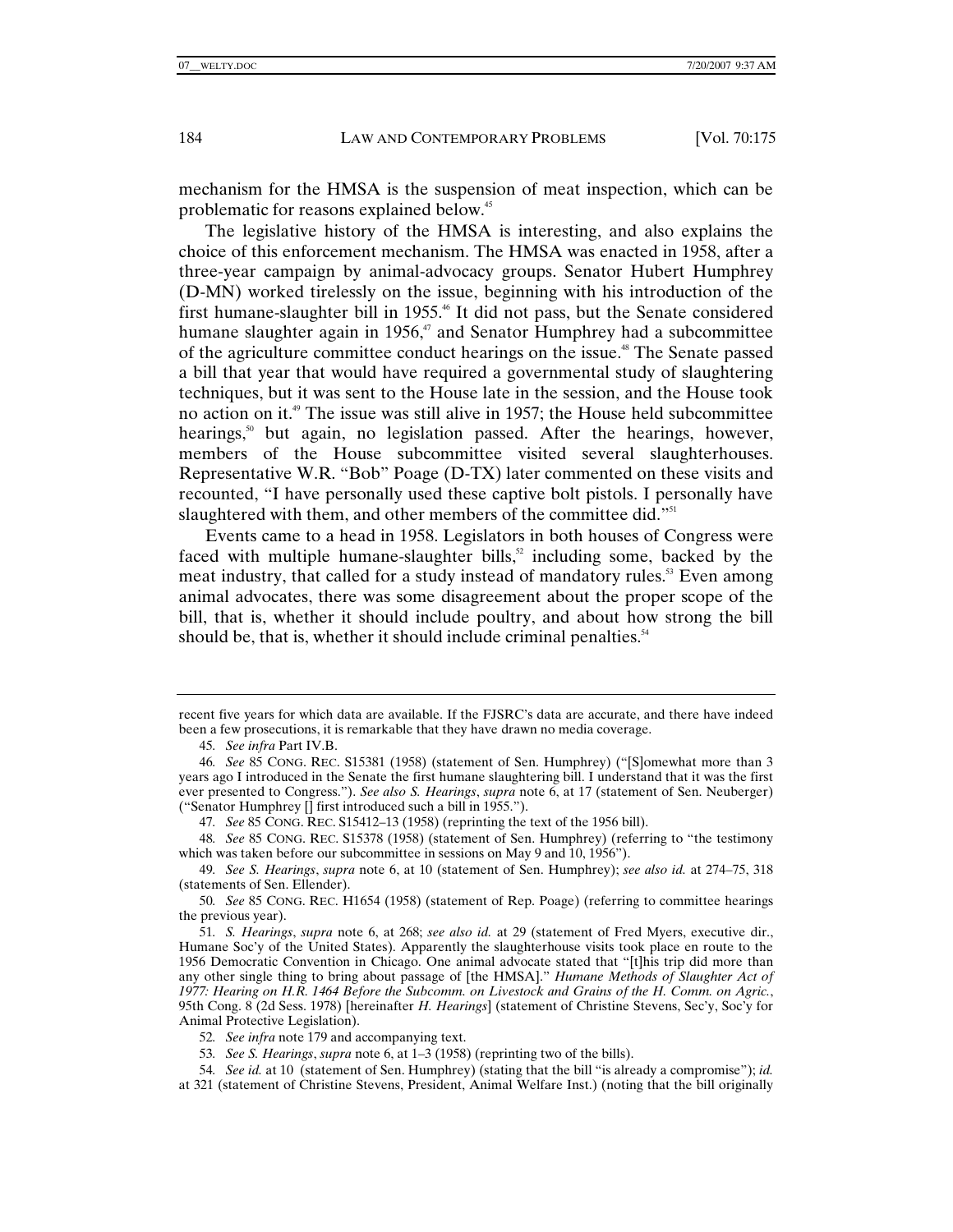By February, the House had acted. It passed a bill that was limited to livestock, established humane slaughtering as "the public policy of the United States," and required the federal government to purchase meat only from processors that used humane methods. There were no other penalties. During the floor debate on the bill, the House added an amendment protecting ritual slaughter and rejected an attempt to amend the bill into a study bill.<sup>55</sup>

The meat industry, opposed to what it saw as an intrusive, mandatory bill, sought to have the Senate pass a bill requiring a governmental study of the issue, instead.<sup>56</sup> The Senate agriculture committee held extensive hearings.<sup>57</sup> The "mandatory" bill was also opposed by the USDA, which was concerned about how to enforce the bill and about the bill's effect on certain governmental pricesupport programs. and by the Department of the Army, which was concerned about its ability to purchase meat both domestically and abroad.<sup>58</sup> Many Orthodox Jewish groups, concerned that any regulation of slaughter practices would eventually be used to target ritual slaughter, likewise opposed the bill.<sup>59</sup> Finally, the American Meat Institute argued that there was no perfectly humane method of slaughter and that governmental regulation thereof would be too costly, especially for smaller slaughterhouses.<sup> $60$ </sup> The agriculture committee was divided, with a majority recommending the passage of a study bill, but a vocal minority—including Senator Humphrey—insistent that the stronger bill pass.<sup>61</sup>

The result was a lengthy and heated debate on the Senate floor in late July.<sup>62</sup> In keeping with the recommendation of the majority of the agriculture committee, the opponents of the bill asked that it be amended into a study bill. $63$ Proponents of the original bill insisted that the issue had been debated and

included poultry but later was stripped of that provision); *id.* at 265 (statement of Rep. Poage) (noting that the bill originally included criminal penalties but that these were later removed).

<sup>55</sup>*. See* 85 CONG. REC. H1672 (1958) (rejecting study amendment; Rep. Hiestand argued that "the effect of the amendment is to kill the bill"); 85 CONG. REC. H1674 (Feb. 4, 1958) (passing bill).

 <sup>56.</sup> The study bill was S. 1213. *See S. Hearings*, *supra* note 6, at 1–2 (reprinting bill).

<sup>57</sup>*. See generally S. Hearings*, *supra* note 6*.* The hearings spanned four days and resulted in 359 pages of testimony.

<sup>58</sup>*. See id.* at 229–44 (statement of E. L. Peterson, Assistant Sec'y of Agric.); *id.* at 246–49 (statement of Col. Alpheus Seely, Office of the Quartermaster Gen., Dep't of the Army).

<sup>59</sup>*. See, e.g.*, *id.* at 148–59 (statement of Rabbi Issac Lewin, Union of Orthodox Rabbis of the United States and Canada); *id.* at 159–64 (statement of Rabbi Pinchas Teitz, Union of Orthodox Rabbis of the United States and Canada); *id.* at 185–203 (statements of Moses Feuerstein, Rabbi Solomon Sharfman, and Samuel Brennglass, Rabbinical Council of Am.); *see also infra* notes 194 through 198 and accompanying text.

<sup>60</sup>*. See generally S. Hearings*, *supra* note 6, at 131–42 (statement of C. H. Esbaugh, consultant, Am. Meat Inst.); *id.* at 175 (statement of L. Blaine Lillingquist, vice president, W. States Meat Packers Ass'n, Inc.) (stating that slaughterhouses "are strongly opposed to the compulsory features of these bills").

<sup>61</sup>*. See* 85 CONG. REC. S15377 (1958) (statement of Sen. Humphrey) (describing split committee vote).

<sup>62</sup>*. See* 85 CONG. REC. S15368–417 (1958).

<sup>63</sup>*. See* S. REP. NO. 1724 (1958), *reprinted in* 1958 U.S.C.C.A.N. 3932 (recommending study amendment); 85 CONG. REC. S15368–401 (1958) (debating the study amendment).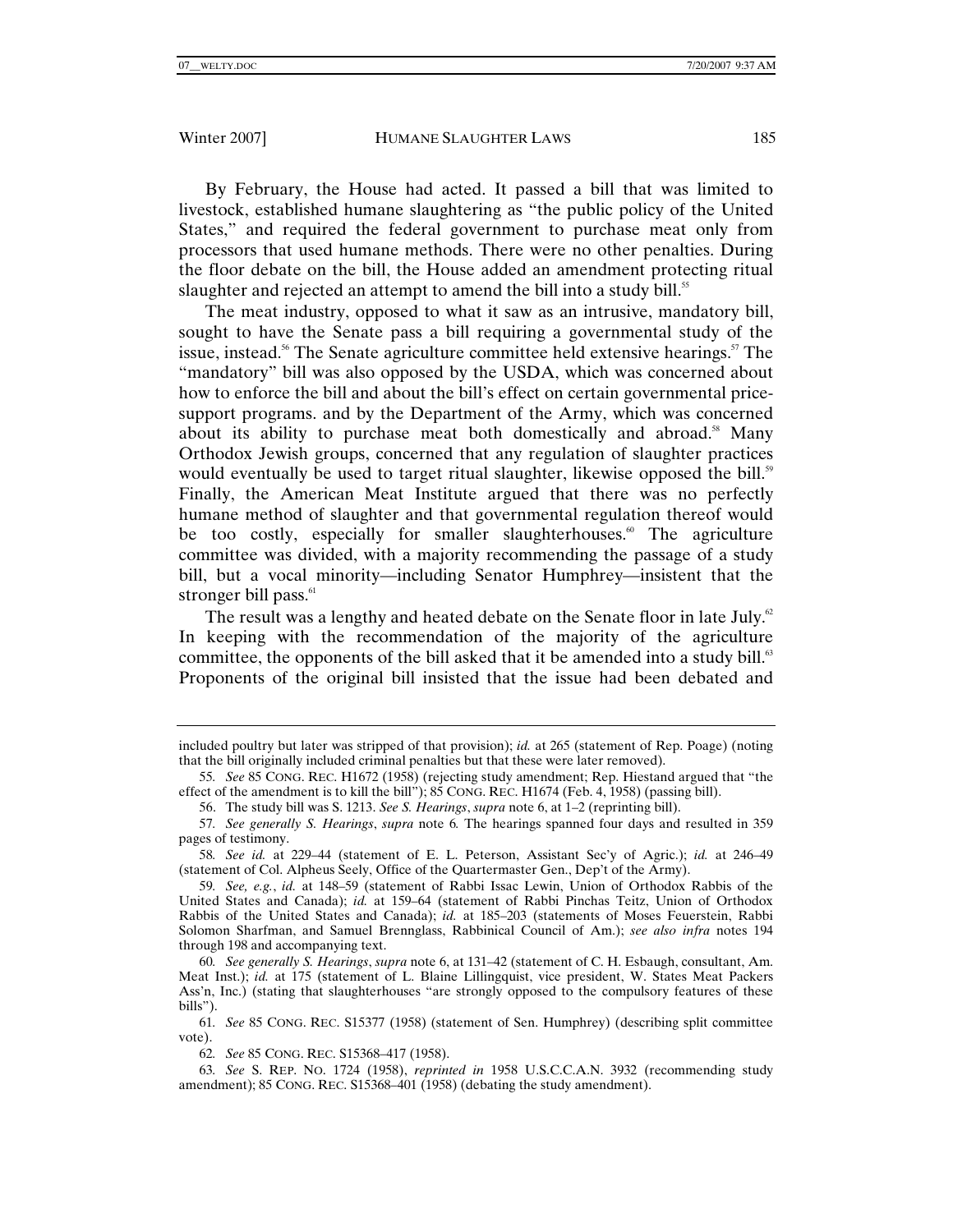studied endlessly over the past three years and that it was time for action.<sup>64</sup> In the end, the proposed amendment was defeated by just three votes.<sup>65</sup> Two subsequent amendments, each intended to strengthen the protection for ritual slaughter, passed.<sup>66</sup> Then the bill itself passed easily.<sup>67</sup> It was sent back to the House, which agreed with the Senate's amendments, and it was signed into law by President Eisenhower on August 27, 1958.<sup>68</sup>

Twenty years later, humane slaughter again came before Congress. By this time, ninety percent of the nation's slaughterhouses were using methods deemed humane by the 1958 law.<sup>69</sup> These methods had proved cost-effective, and the meat industry as a whole no longer opposed legislation requiring their use.<sup>70</sup> Animal-advocacy groups wanted the final ten percent to use humane methods, but so long as those slaughterhouses did not sell meat to the federal government, they had no reason to do so. $71$ 

The 1978 amendment to the HMSA did not change the definition of humane methods, but it made the use of such methods mandatory for all federally-inspected slaughterhouses, that is, for all slaughterhouses engaged in interstate commerce.<sup>72</sup> The amendment also amended the FMIA to charge the USDA with enforcing the HMSA.<sup>73</sup> The USDA's Food Safety Inspection Service (FSIS) was already doing meat inspections in slaughterhouses, and the idea was that the meat inspectors would simply add humane-slaughter

68*. See* 85 CONG. REC. H19717 (1958). Some critics have suggested that the HMSA was insufficiently radical or was driven by a concern for worker safety or production efficiency rather than by a concern for animals. *See generally* GARY L. FRANCIONE, RAIN WITHOUT THUNDER: THE IDEOLOGY OF THE ANIMAL RIGHTS MOVEMENT 11, 95–102 (1996) (arguing, "At no point in the legislative process did anyone express concern that the use of animals as food might itself be morally objectionable" and noting evidence that implementing humane slaughtering techniques was costeffective). At least as to the 1958 law, this claim is belied by the legislative history. Supporters of the bill time and again argued that it was critical to animal welfare. Admittedly, they sometimes engaged in a bit of salesmanship, suggesting that the economic costs of humane slaughter would not be too large. But low compliance costs were never the proponents' main selling point. Indeed, the bill passed over the vigorous objection of industry, which claimed that compliance costs would be onerous, especially for small slaughterhouses. The critics' point is closer to the mark as to the 1978 amendment to the HMSA. As discussed below, the amendment was supported by industry, which had learned by that time that compliance costs were not as large as they had feared.

69*. See H. Hearing*, *supra* note 51, at 2 (statement of Rep. George Brown).

 70. Indeed, a representative of the American Meat Institute, the largest industry group, testified in favor of the 1978 amendment. *See id.* at 5 (statement of Dewey Bond, vice president, Am. Meat Inst.).

71. Again, the 1958 law lacked any enforcement provisions beyond withholding federal purchases.

72*. See* 21 U.S.C. § 603(a) (2000). The 1978 legislation included what is now 21 U.S.C. § 610, which makes it unlawful to slaughter livestock "in any manner not in accordance with" the definitions of humane slaughter contained in the 1958 law.

73*. See id.* § 603(b) (requiring the USDA to conduct humane-slaughter inspections).

<sup>64</sup>*. See, e.g.*, 85 CONG. REC. S15381 (1958) (statement of Sen. Humphrey) ("Are we finally to take some action ... or are we to wait and wait and wait?... We have been studying this proposed legislation for more than 3 years.").

<sup>65</sup>*. See* 85 CONG. REC. S15401 (1958) (rejecting the study amendment 43–40).

<sup>66</sup>*. See generally* 85 CONG. REC. S15402–16 (1958).

<sup>67</sup>*. See* 85 CONG. REC. S15416–17 (1958) (passing the bill 72–9).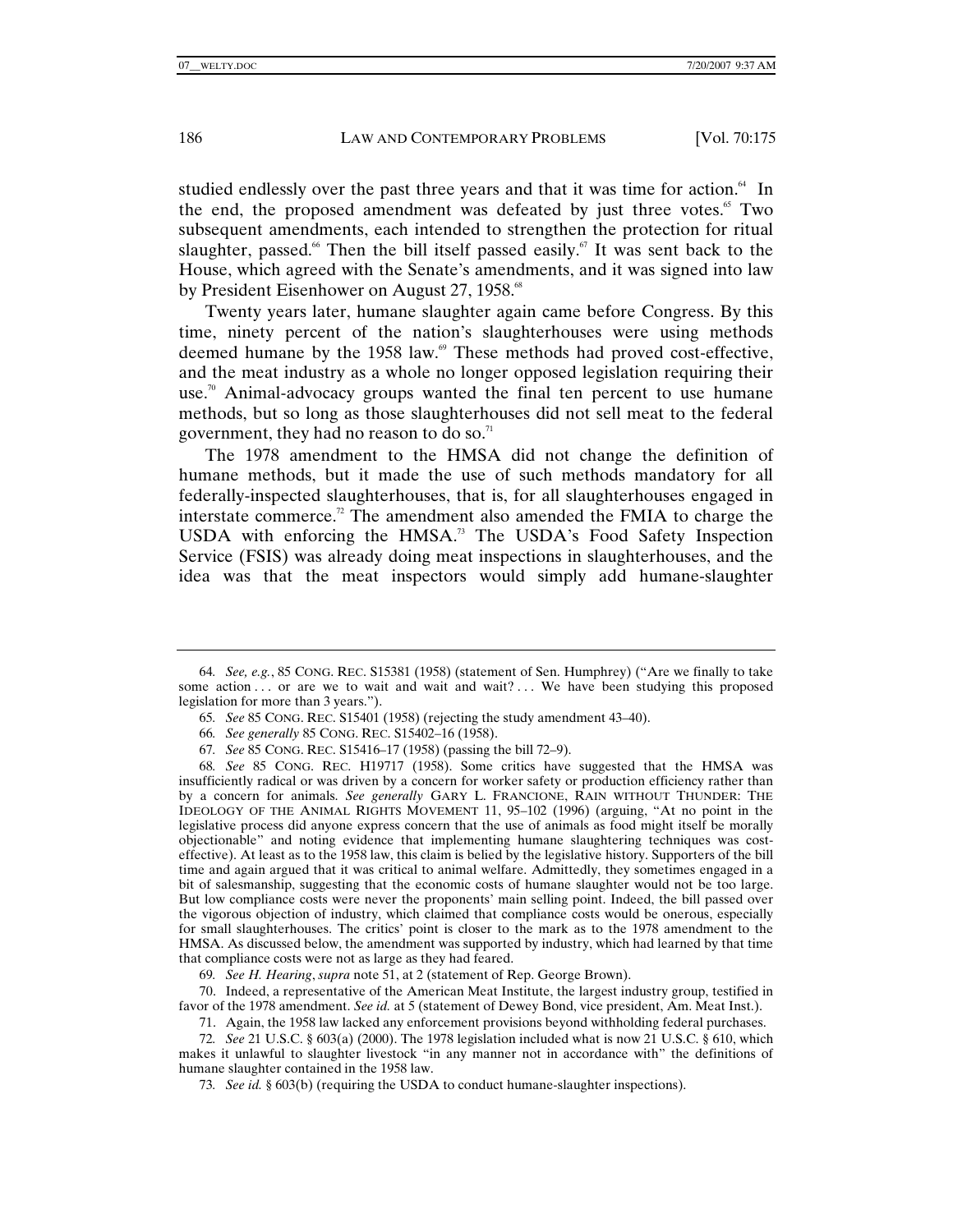inspection to their existing duties.<sup>74</sup> The incorporation of the HMSA into the FMIA rendered the FMIA's criminal penalties applicable to violations of the HMSA.

Although the 1978 amendment technically applied only to federally inspected facilities, it effectively applied to state-inspected slaughterhouses as well. To understand why, some background is necessary. All slaughterhouses that process meat for interstate sale must be federally inspected. Historically, however, federal law included no inspection requirement for the usually smaller slaughterhouses that process meat only for intrastate sale. This changed in 1967, when Congress determined that meat safety was a national concern. Since that time, federal law has required that states inspect intrastate slaughterhouses in a way that is "at least equal" to federal inspection.<sup>75</sup> If a state fails to implement an inspection program that is equivalent to federal inspection, the federal government will take over the inspection process.<sup>76</sup> Thus, in 1978, when federal meat inspection began to encompass enforcement of the HMSA, state meat inspection did as well. $\pi$ 

The HMSA has not been altered since 1978. However, Congress focused on the subject of humane slaughter one more time just a few years ago.<sup>78</sup> It did so as a result of a newspaper exposé in the *Washington Post* entitled *They Die Piece by Piece.*<sup>79</sup> The story chronicled horrifying violations of the HMSA in Washington State and elsewhere, including cattle being butchered while still fully conscious. It reported that the USDA rarely took significant enforcement action, even at slaughterhouses where repeated violations of the HMSA had occurred.

The public outcry that followed led Congress to act. Although the legislative history is tangled, the outcome was simple: language was inserted into the Farm Security and Rural Investment Act of 2002 expressing the "sense of Congress" that the USDA should fully enforce the HMSA (which, of course, it was already supposed to be doing) and should track violations of the HMSA and "report the results and relevant trends annually to Congress."<sup>80</sup> Senator Robert Byrd (D-WV) made a wide-ranging statement in support of the language, condemning

 78. It has also earmarked a limited amount of funds for enforcement of the HMSA on several recent occasions. *See infra* note 153 and accompanying text.

79*. See* Joby Warrick, *They Die Piece by Piece*, WASH. POST, Apr. 10, 2001, at A1.

<sup>74</sup>*. See, e.g.*, *H. Hearing*, *supra* note 51, at 39 (statement of Humane Info. Serv., Inc.) ("[E]xisting personnel now continuously employed as meat inspectors in all of these plants would be utilized also for the inspection of slaughtering methods."); H.R. REP. NO. 95-1336, at 4 (1978), *reprinted in* 1978 U.S.C.C.A.N. 2650, 2652 (stating that inspections "would be carried out by existing personnel").

 <sup>75. 21</sup> U.S.C. § 661(a)(1).

<sup>76</sup>*. See id.* § 661(c)(1).

<sup>77</sup>*. See generally* U.S. DEP'T OF AGRIC., PROCEDURES FOR EVALUATING STATE MEAT AND POULTRY INSPECTION PROGRAMS 2–3 (2002), *available at* http://www.fsis.usda.gov/OPPDE/ nacmpi/Nov2002/ Papers/StateMPIP.pdf (discussing so-called cooperative state inspection programs); *id.* at 10 (noting specific requirement that state programs must monitor compliance with the HMSA).

 <sup>80.</sup> Farm Security and Rural Investment Act of 2002, H.R. 2646, 107th Cong. § 10305(a)(1) (2002) (enacted). The resultant reports, and the findings contained within them, are discussed later in this article. *See infra* notes 155 through 159 and accompanying text.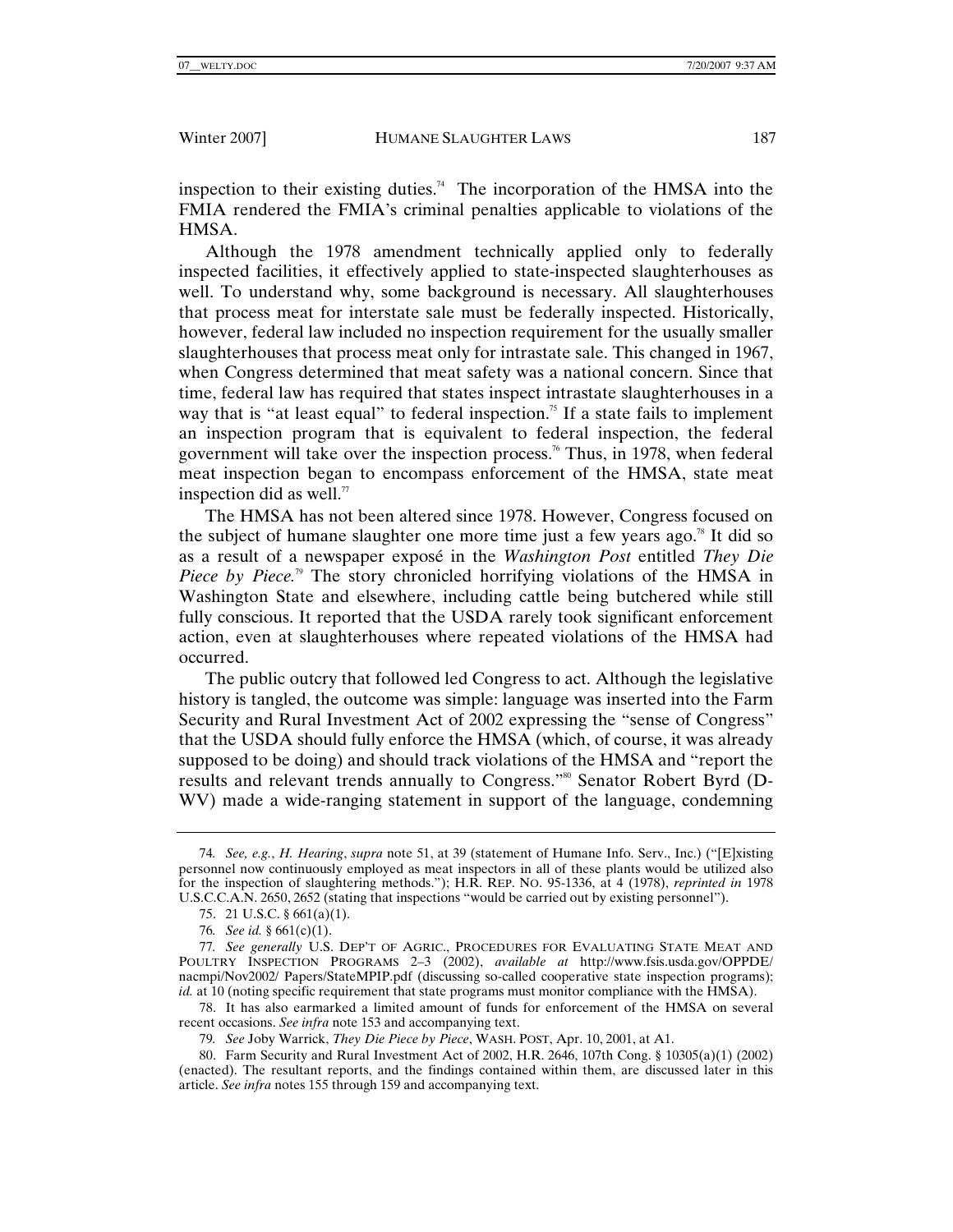factory farming generally and referring specifically to the *Post* series before concluding, "[T]hese are animals, yes. But they, too, feel pain. These agencies can do a better job, and with this provision they will know that the U.S. Congress expects them to do better."<sup>81</sup>

## 2. Agency Interpretation

Congress has addressed humane slaughter three times in nearly fifty years. The USDA, meanwhile, is supposed to address it every day. One aspect of the USDA's work is to promulgate regulations under the  $HMSA$ <sup>2</sup>.<sup>82</sup> These regulations are intended to provide guidance to plant operators and to USDA inspectors. The regulations require that livestock pens, driveways, and ramps at slaughterhouses be in good repair and free of dangerous or unsafe conditions,<sup>83</sup> and that animals be moved with minimal "discomfort."<sup>84</sup> They also specifically authorize and regulate four methods of stunning and slaughter: carbon dioxide (for sheep, calves, and swine);<sup>85</sup> captive bolt (for all livestock);<sup>86</sup> gunshot (for all livestock); $s^8$  and electrical (for swine, sheep, calves, cattle, and goats). $s^8$  Finally, the regulations require inspectors to inform slaughterhouse management of any HMSA violations, and if the violations are not promptly corrected, to halt slaughter operations until the necessary changes are made.<sup>89</sup>

The regulations are relatively sparse, covering about six pages in the official *Code of Federal Regulations.* By comparison, the overall number of pages devoted to the meat and poultry inspection program approaches  $350$ .<sup>90</sup> Seventeen pages are devoted to post-mortem meat inspection alone.<sup>91</sup> Perhaps because they are short and lacking in detail, the humane-slaughter regulations are often highly subjective. For example, they require that animals be handled with "a minimum of excitement and discomfort," using electric prods "as little as possible." $2^{20}$  Likewise, the regulations require that disabled livestock be held in a covered pen "sufficient, in the opinion of the inspector," to protect them from the elements.<sup>93</sup> The post-mortem meat-inspection regulations provide a stark contrast: they contain detailed numerical tables specifying the maximum hourly kill rate as a function of the number of available meat inspectors and the layout of the slaughter line;<sup>94</sup> they provide detailed instructions on how to

- 85. *Id.* § 313.5.
- 86. *Id.* § 313.15.
- 87. *Id.* § 313.16.
- 88. *Id.* § 313.30.
- 89*. See id.* § 313.50.
- 90*. See id.* §§ 300.1–381.500.
- 91*. See id.* §§ 310.1–.25.
- 92. *Id.* § 313.2(a), (b).
- 93. *Id.* § 313.1(c).
- 94*. See id.* § 310.1.

 <sup>81. 147</sup> CONG. REC. S7311 (2001) (statement of Sen. Byrd).

<sup>82</sup>*. See generally* 9 C.F.R. §§ 313.1–.50 (2006).

<sup>83</sup>*. See id.* § 313.1.

 <sup>84.</sup> *Id.* § 313.2(a), (b).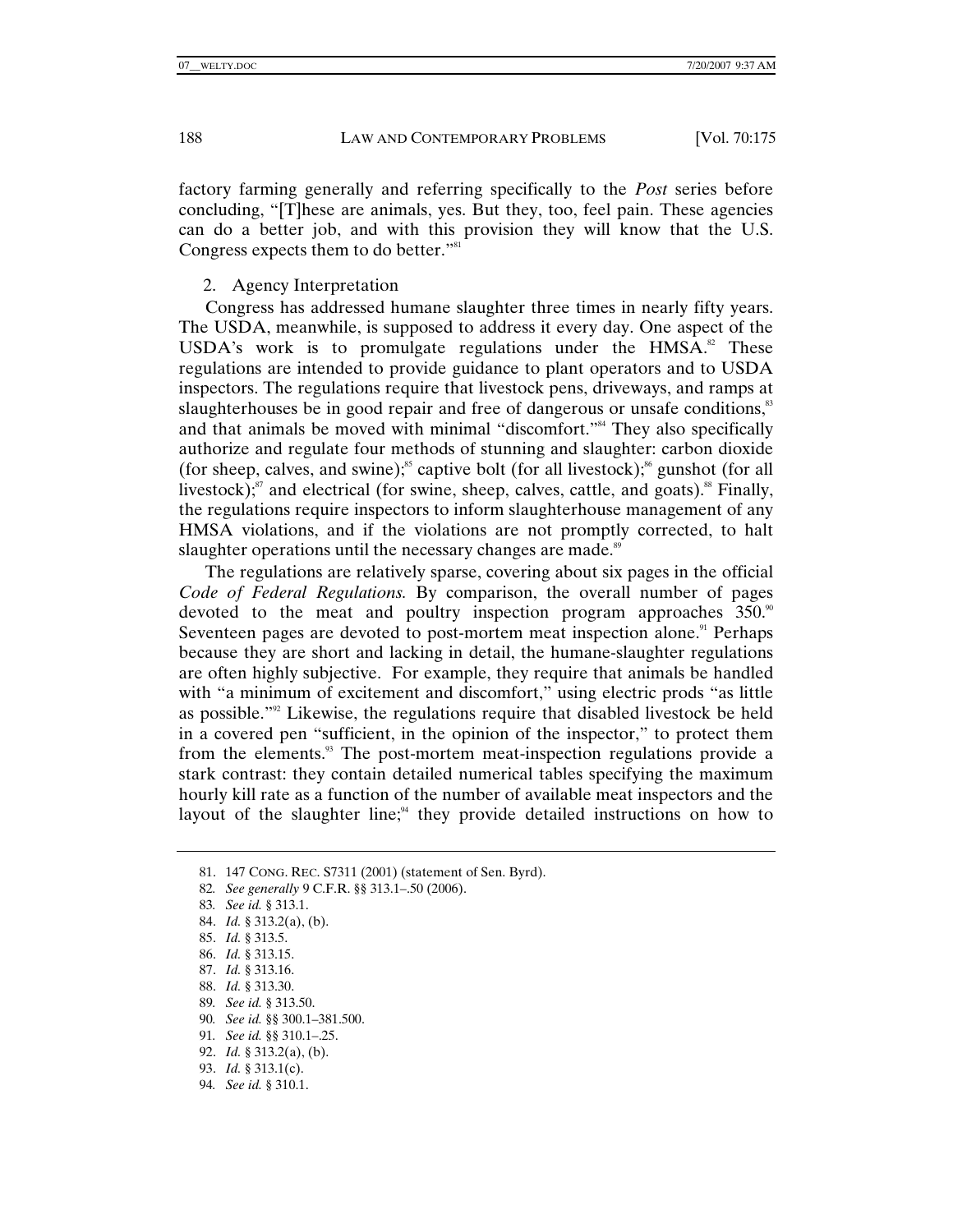dispose of each of several inedible body parts;<sup>95</sup> and they provide quantitative standards for the evaluation of E. Coli and Salmonella test results.<sup>96</sup> The sparse and subjective nature of the humane-slaughter regulations risks uneven enforcement and makes it more likely that plant operators will pressure inspectors to interpret the regulations in a way that is favorable to the operators.

# 3. Judicial Interpretation

No courts have been called upon to interpret the  $HMSA$ .<sup>97</sup> The only decision of note involving the HMSA was an Establishment Clause challenge to the ritual-slaughter exemption; the exemption was upheld. $98$ 

## B. State Law

Although no state laws regarding humane slaughter were on the books in 1958,<sup>99</sup> when the federal HMSA was enacted, a dozen or so "state HMSAs" were passed in the following decade. Others have been enacted from time to time since then, so that today, a slight majority of states have their own humane-slaughter legislation.<sup>100</sup>

99*. See S. Hearings*, *supra* note 6, at 305 (statement of Rutherford T. Phillips, executive director, Am. Humane Ass'n); *id.* at 320 (statement of Christine Stevens, president, Animal Welfare Inst.).

 100. Alabama has no HMSA (although ALA. CODE § 2-15-110 (2006), which requires humane handling of livestock in livestock markets, arguably offers some protection); Alaska has no HMSA; ARIZ. REV. STAT. ANN. § 3-2016 (2005) (similar to federal HMSA); Arkansas has no HMSA; CAL. FOOD AND AGRIC. CODE §§ 19501–19503 (2006) (includes broilers, but not spent hens); COLO. REV. STAT. §35-33-203 (2005) (regulations required to conform to USDA regulations under the federal HMSA); CONN. GEN. STAT. § 22-272a (2006) (similar to federal HMSA); Delaware has no HMSA; FLA. STAT. § 828.22 (2006) (similar to federal HMSA; covers ratites but not "poultry and aquatic species"); GA. CODE ANN. § 26-2-110.1 (2006) (similar to federal HMSA; covers ratites, "nontraditional livestock" and rabbits); HAW. REV. STAT. § 159-21 (2006) (similar to federal HMSA); Idaho has no HMSA (although it did until 2006, when it repealed former Idaho Code § 37-1903; it was similar to the federal HMSA); 510 ILL. COMP. STAT. § 75/0.01–8 (2006) (similar to federal HMSA); IND. CODE §§ 15-2.1-24-1 to -33 (2006) (applies to poultry as well as livestock); IOWA CODE § 189A.18 (2005) (similar to federal HMSA; applies to "bovine, porcine, or ovine animals or farm deer"); KAN. STAT. ANN. §§ 47-1401–05 (2006) (applies to traditional livestock and to "aquatic animals, domesticated deer, all creatures of the ratite family that are not indigenous to this state . . . and any other animal which can or may be used in and for the preparation of meat"); Kentucky has no HMSA; Lousiana has no HMSA; ME. REV. STAT. ANN. tit. 22, §§ 2521–27 (similar to federal HMSA); MD. CODE ANN., AGRIC. § 4-123.1 (2006) (similar to federal HMSA; explicitly excludes poultry); MASS. GEN. LAWS ch. 94, §§ 139C–D (2006) (similar to federal HMSA; explicitly excludes poultry); MICH. COMP. LAWS §§ 287.551–56 (2006) (similar to federal HMSA); MINN. STAT. §§ 31.59–.592 (2005) (similar to federal HMSA); MISS. CODE ANN. § 75-35-7 (2006) (similar to federal HMSA); Missouri has no HMSA; Montanta has no HMSA; Nebraska has no HMSA; Nevada has no HMSA; N.H. REV. STAT. ANN. §§ 427:33–:37 (2006) (similar to federal HMSA but specifically includes many nontraditional livestock species, such as llamas, ostriches, yaks, elk, and reindeer); New Jersey has no HMSA; New Mexico has no HMSA; New York has no HMSA; N.C. GEN. STAT. § 106-549.17 (2006)

<sup>95</sup>*. See id.* §§ 310.14–.17 (discussing disposal of bruised tissue, thyroid glands, lungs, and mammary glands).

<sup>96</sup>*. See id.* § 310.25.

<sup>97</sup>*. But see infra* note 168 and accompanying text (describing pending case regarding interpretation of the HMSA).

<sup>98</sup>*. See* Jones v. Butz, 374 F. Supp. 1284 (S.D.N.Y. 1974). The constitutional issues surrounding ritual slaughter are discussed in Part IV.D of this article, *infra.*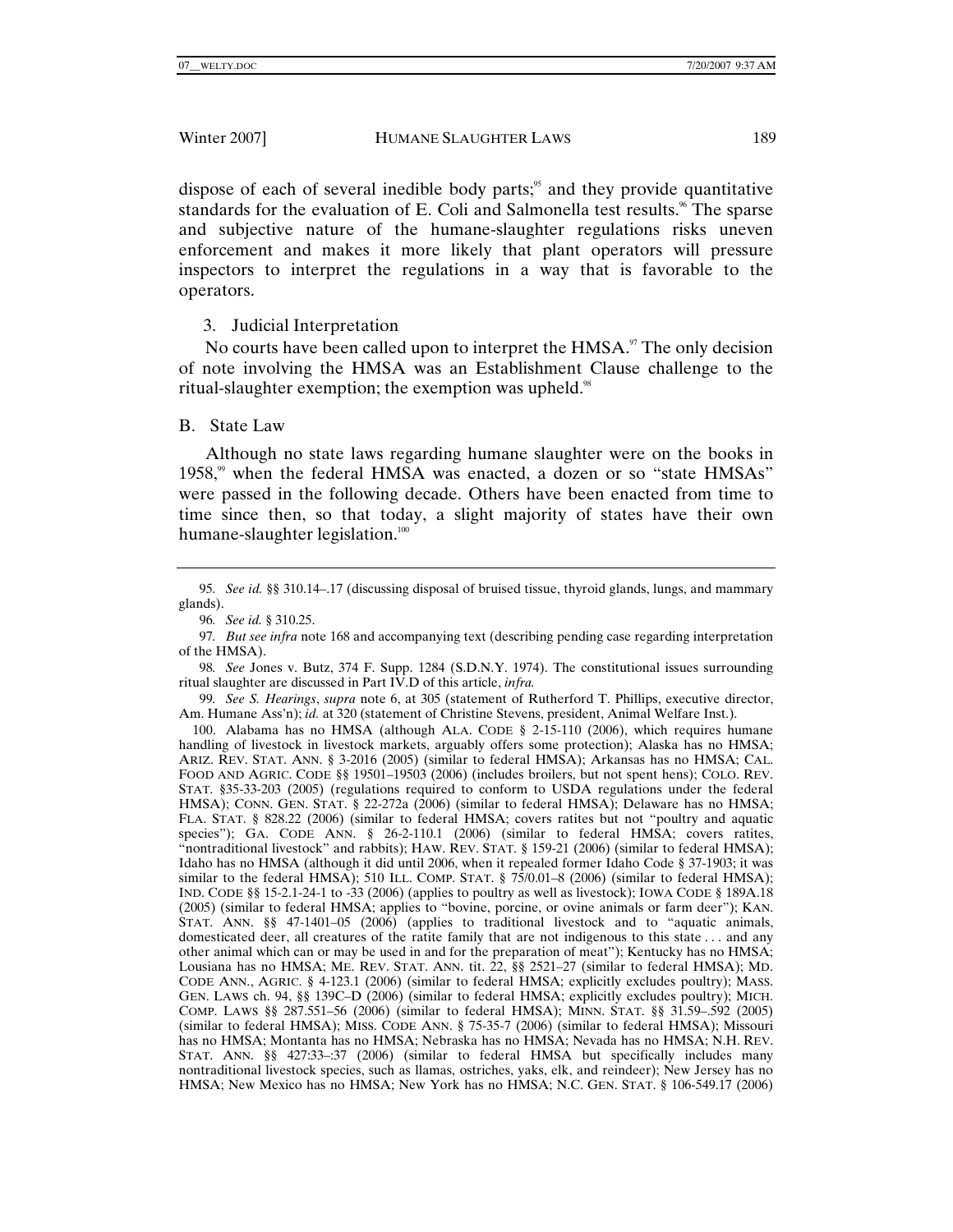Many closely track the language of the federal law, $101$  but these are largely redundant. As noted above, the FMIA requires that all slaughterhouses operating in interstate commerce be federally inspected, and one aspect of that inspection is humane-slaughter inspection.<sup>102</sup> Furthermore, slaughterhouses operating solely in intrastate commerce must be inspected, either federally or under a state inspection process that is "at least equal to" federal inspection in all regards, including with respect to humane slaughter.<sup>103</sup>

The only respect in which state HMSAs that track the federal law have practical significance concerns so-called custom slaughterhouses, which slaughter animals for the animals' owners. These slaughterhouses never own the animal or the meat; rather, for a fee, they kill and slaughter the animals and return the meat to the owners. Custom slaughterhouses are specifically exempt from federal meat inspection.<sup>104</sup> Because the only enforcement mechanisms for the HMSA are in the FMIA, custom slaughterhouses are effectively exempt from the federal HMSA. However, some states' HMSAs apply to custom slaughterhouses, either by the terms of the state HMSA itself or because the state requires the inspection or licensure of custom slaughterhouses and makes compliance with the HMSA a part of the inspection or licensure process.<sup>105</sup>

Not all state HMSAs closely track the federal law. Some include additional species. For example, Florida's includes ratites, such as ostriches, rheas, and emus.<sup>106</sup> Kansas's includes aquatic animals and domesticated deer.<sup>107</sup> Most important, a few states' laws include poultry. California's<sup>108</sup> and Indiana's<sup>109</sup> laws

104*. See* 21 U.S.C. § 623(a) (2000).

106*. See* FLA. STAT. § 828.23(5) (2006).

109. IND. CODE § 15-2.1-24-1(4) (2006).

<sup>(</sup>similar to federal HMSA); North Dakota has no HMSA; OHIO REV. CODE ANN. §§ 945.01–.03 (2006) (similar to federal HMSA); OKLA. STAT. tit. 6, § 183 (2006) (similar to federal HMSA); OR. REV. STAT. § 603.065 (2005) (similar to federal HMSA); 3 PA. CONS. STAT. ANN. §§ 2361–62 (2006) (applies to "domestic animals," apparently including poultry); R.I. GEN. LAWS §§ 4-17-1 to -7 (2006) (similar to federal HMSA); South Carolina has no HMSA; S.D. CODIFIED LAWS § 39-5-23.2 (2006) (similar to federal HMSA); Tennessee has no HMSA; Texas has no HMSA; UTAH CODE ANN. § 4-32-6 (2006) (similar to federal HMSA; applies only to individuals who hold "a farm custom slaughter permit"); VT. STAT. ANN. tit. 6, §§ 3131–34 (2006) (similar to federal HMSA); Virginia has no HMSA; WASH REV. CODE §§ 16.50.100–.170 (2006) (similar to federal HMSA); W. VA. CODE §§ 19-2E-1 to -7 (2006) (similar to federal HMSA); WIS. STAT. § 95.80 (2006) (similar to federal HMSA); Wyoming has no HMSA. I would like to thank Ritu Pancholy for her assistance in compiling this list. Also, a useful—but not complete—chart comparing state HMSAs is available at http://www.animallaw.info/articles/ ovusstatehumaneslaughtertable.htm (last visited Nov. 15, 2006).

<sup>101</sup>*. See, e.g.*, 510 ILL. COMP. STAT. 75/2(6) (2006) (defining humane slaughter to include "(a) a method whereby the animal is rendered insensible to pain by gunshot or by mechanical, electrical, chemical or other means that is rapid and effective, before being shackled, hoisted, thrown, cast or cut; or (b) a method in accordance with ritual requirements of the Jewish faith or any other religious faith whereby the animal suffers loss of consciousness by anemia of the brain caused by the simultaneous and instantaneous severance of the carotid arteries with a sharp instrument.").

<sup>102</sup>*. See* 21 U.S.C. § 603 (2000).

<sup>103</sup>*. See supra* notes 75 through 77 (describing federal–state cooperative inspection).

 <sup>105.</sup> For example, in Oregon, custom slaughterhouses must be licensed, and all licensees must comply with the state's HMSA. *See* OR. REV. STAT. § 603.010, .025, .045 (2005).

<sup>107</sup>*. See* KAN. STAT. ANN. § 47-1402(c) (2006).

 <sup>108.</sup> CAL. FOOD AND AGRIC. CODE § 19501(a) (2006).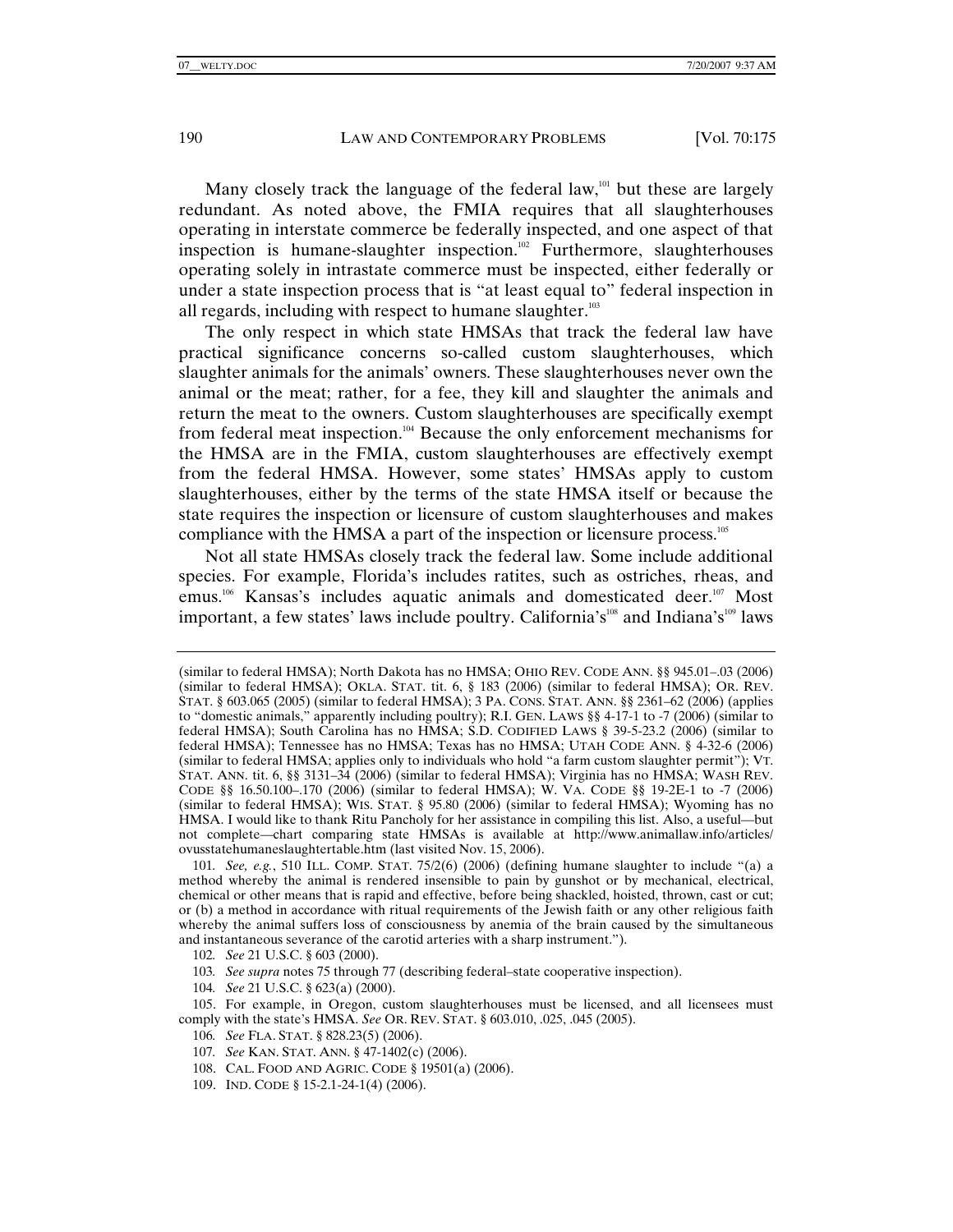explicitly do (although California's excludes spent laying hens<sup>110</sup>). Pennsylvania's refers to all "domestic animals."111 In light of the statute's reference to "cows, poultry and sheep" in its ritual-slaughter exemption,<sup>112</sup> the term "domestic animals" apparently includes poultry. And several states' laws contain general language that at least arguably includes poultry. For example, Michigan's HMSA covers "cattle, calves, sheep, swine, horses, mules, goats *and any other animal which can or may be used in and for the preparation of meat or meat products*."113 Encouraging states with broadly worded statutes similar to Michigan's to enforce their HMSAs with respect to poultry would be a worthwhile endeavor.

State HMSAs also differ somewhat in how they define humane slaughter. Kansas specifically disapproves the use of a sledge hammer or poleax.<sup>114</sup> Florida allows for the use of "a penetrating captive bolt," but not for the nonpenetrating kind.<sup>115</sup>

A final dimension of variability is the enforcement provisions of the state HMSAs. In some states, there are criminal penalties for violations, as in Washington, where a violation is a misdemeanor punishable by a fine, up to ninety days in jail, or both.<sup>116</sup> Some states provide no clear enforcement mechanism or impose a nominal civil penalty, as in Ohio.<sup>117</sup> Some provide for both civil and criminal penalties, as in Colorado, where a violation is a misdemeanor<sup>118</sup> and is also subject to a discretionary civil penalty of up to  $$750$ per day.<sup>119</sup>

To date, animal advocates have not made use of the state HMSAs. They could do otherwise. For example, given the increasing interest in private prosecution of animal-related crimes, $120$  it is worth considering whether state HMSAs with criminal penalties might support such actions. Or, actions might be brought to compel states to enforce their HMSAs, to interpret them to include poultry, or to challenge bad regulations promulgated under them.

- 118*. See* COLO. REV. STAT. § 35-33-406 (2005).
- 119*. See* COLO. REV. STAT. § 35-33-405 (2005).

120*. See, e.g.*, Jennifer H. Rackstraw, Comment, *Reaching for Justice: An Analysis of Self-Help Prosecution for Animal Crimes*, 9 ANIMAL L. J. 243, 245–48 (2003).

 <sup>110.</sup> CAL. FOOD AND AGRIC. CODE § 19501.

 <sup>111. 3</sup> PA. CONS. STAT. ANN. § 2362(a)(1) (2006).

 <sup>112.</sup> *Id.* § 2362(b).

 <sup>113.</sup> MICH. COMP. LAWS § 287.551(d) (2006) (emphasis added). A number of other states have similar provisions. *See, e.g.*, R.I. GEN. LAWS § 4-17-2(3) (2006) (defining livestock to include any animal "which can or may be used in and for the preparation of meat or meat products"); KAN. STAT. ANN. § 47-1402(c) (same).

<sup>114</sup>*. See* KAN. STAT. ANN. § 47-1404 (2006).

<sup>115</sup>*. See* FLA. STAT. § 828.23(6)(a) (2006).

<sup>116</sup>*. See* WASH. REV. CODE § 16.50.170 (2006).

<sup>117</sup>*. See, e.g.*, OHIO REV. CODE § 945.99 (2006) (providing for maximum penalty of \$100 fine).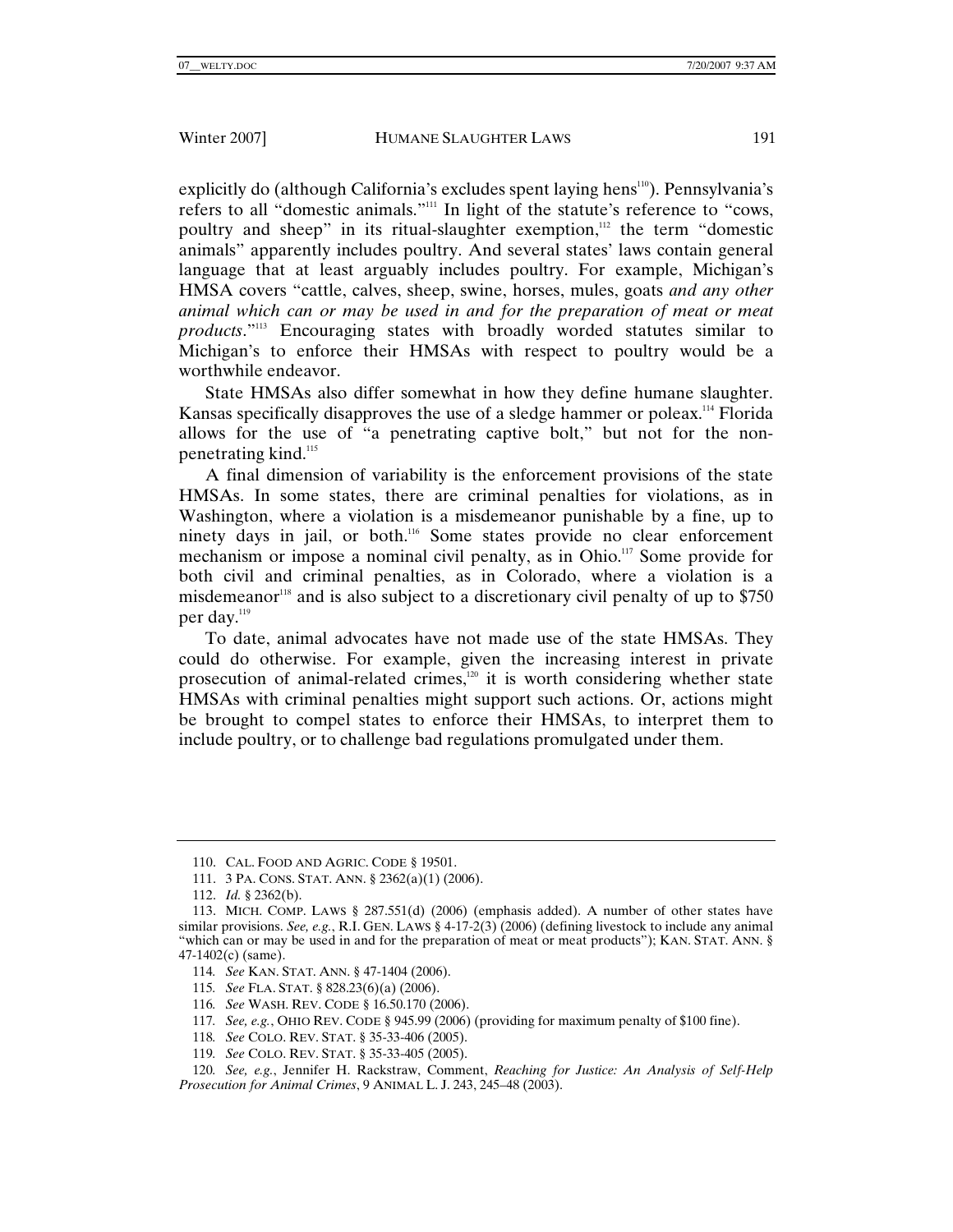#### IV

## PROBLEMS AND SOLUTIONS

The state and federal laws described above represent significant progress toward minimizing needless suffering in the slaughter process. Yet such suffering remains commonplace, and much more can and should be done.

#### A. Operator Error

Slaughterhouses can invest in the best design and the latest equipment, but if their employees are not properly trained, supervised, and focused on the task at hand, egregious cruelty may still result.<sup>121</sup> Given the nature of the work and the speed of the slaughter line at major slaughterhouses, some problems may be inevitable. However, one study found that acts of *deliberate* cruelty were commonplace at one third of American slaughterhouses.<sup>122</sup> And inadequate training and supervision has been identified as one of five leading causes of inhumane treatment during slaughter.<sup>123</sup>

An employment discrimination case, *Garza v. IBP*, *Inc.*,<sup>124</sup> provides a window into the world of the slaughterhouse. The plaintiff alleged that he had been fired from his job at a slaughterhouse because of his race, while the defendant contended that the plaintiff had been fired because he had treated animals inhumanely. The plaintiff responded that he was no more inhumane than other employees. After hearing considerable evidence, the court reviewed the slaughter process for cattle at the defendant's plant, including the plaintiff's role as a "knocker" who used a captive-bolt gun to stun cows.

The court noted that "misknocks," or misplaced shots, were "a common occurrence," given the high speed of the line.<sup>125</sup> It observed that one of the guns that the plaintiff used was ultimately removed from use—after two years because "inadequate air pressure often necessitated multiple shots to stun the animal."126 The court recounted a particular incident in which the plaintiff was observed using the gun to drive a cow backwards by shooting it in the face. The result was that "the animal's right eye was missing and . . . it had also been shot below the left eye."127 This incident was the defendant's claimed basis for firing the plaintiff, but the defendant's own witnesses acknowledged that "all

<sup>121</sup>*. See, e.g.*, Temple Grandin, *Commentary: Behavior of Slaughter Plant and Auction Employees Toward the Animals*, 1 ANTHROZOOS 205 (1998), http://grandin.com/references/ behavior.employees.html ("Good facilities, however, do not guarantee good handling. The two worst incidents of deliberate animal cruelty witnessed occurred in slaughter plants that had new, welldesigned facilities.").

<sup>122</sup>*. See id.*

<sup>123</sup>*. See* Temple Grandin, *Animal Welfare in Slaughter Plants* (1996) http://www.grandin.com/ welfare/general.session.html.

 <sup>124. 1987</sup> U.S. Dist. LEXIS 12601 (D. Kan., Dec. 15, 1987).

<sup>125</sup>*. Id.* at \*3.

<sup>126</sup>*. Id.* at \*5.

<sup>127</sup>*. Id.* at \*10–11.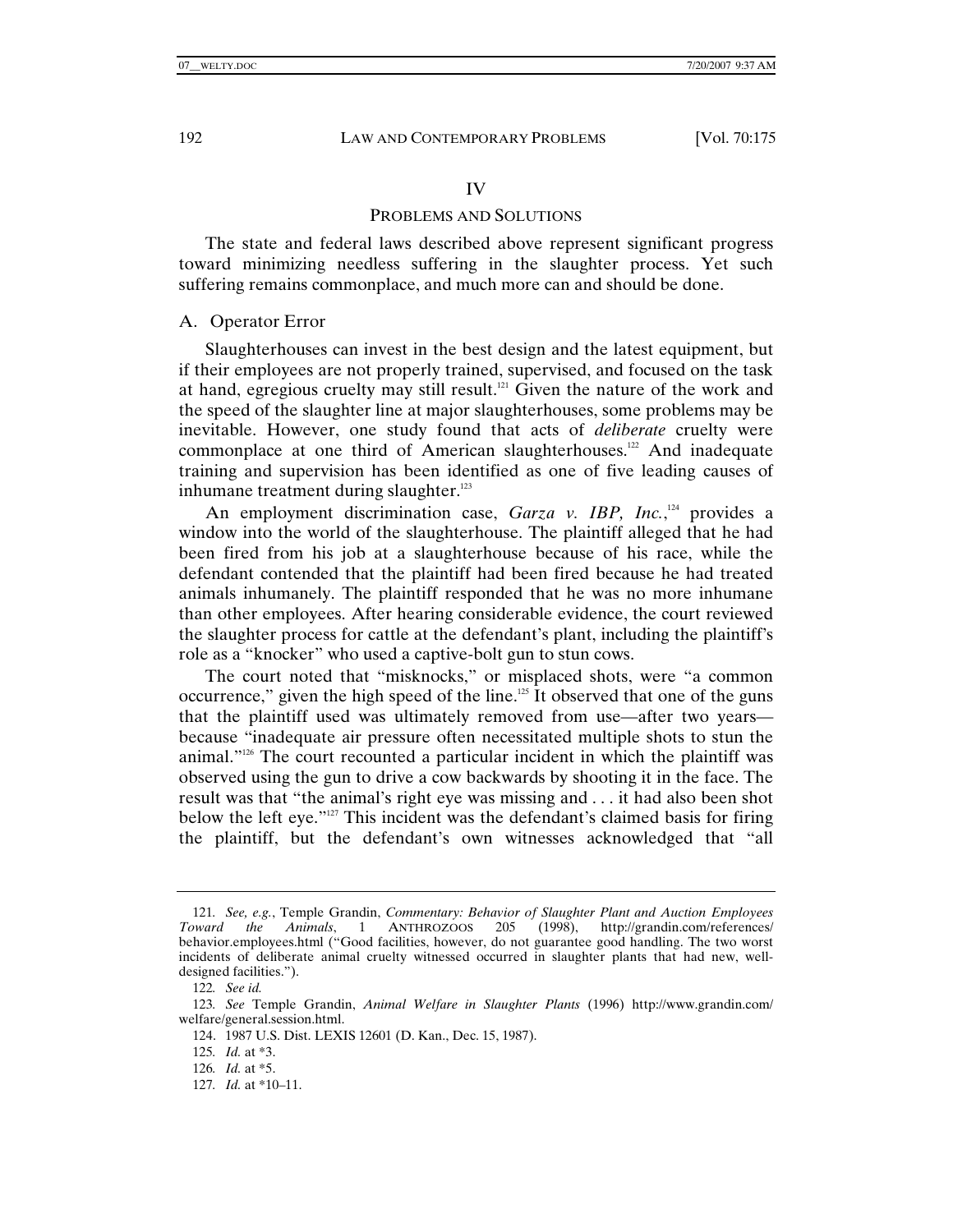knockers occasionally use the guns to move the animals back," and that "all knockers occasionally knock an animal in the eye."<sup>128</sup>

Knockers had no monopoly on inhumane treatment at the plant. The court recounted other incidents, such as when a worker cut an ear off of a live animal and when a worker "intentionally and repeatedly dropped a chute gate on an animal, smashing its head."129

Some of these incidents appear to have been a result of ignorance, while others were intentionally cruel. One common thread is that the slaughterhouse "did not provide any formal instruction to its employees or supervisory personnel regarding company or government regulations concerning the inhumane treatment of animals."<sup>130</sup>

Although the plant described in *Garza* may or may not be representative of the slaughterhouse industry as a whole, it is indisputable that being a slaughterhouse worker in the United States is a low-wage,<sup>131</sup> low-status, highturnover profession. Employers have little economic incentive to provide training to employees who, on average, leave after about a year on the job.<sup>132</sup> Nor is any training mandated by law, as there are no governmental licensing requirements for slaughterhouse work. Compounding these problems, many slaughterhouse workers come from Latin America,<sup>133</sup> where there are few animal-welfare laws and where animal welfare is not a major public concern.<sup>134</sup>

Mandatory training and licensure would help to address this issue. Countless professions—from doctors to contractors to security guards to veterinary technicians—are already subject to such regulations at the state or federal level. Further, the idea of licensing slaughterhouse workers has been put in practice internationally. The United Kingdom requires slaughterhouse workers who

133*. See generally* SCHLOSSER, *supra* note 4, at 161–62.

134*. See, e.g.*, Neil Trent et al*.*, *International Animal Law, with a Concentration of Latin America, Asia, and Africa, in* THE STATE OF THE ANIMALS III 2005 65, 65, 67–68 (Andrew N. Rowan & Deborah J. Salem eds., 2005) (noting that poorer countries generally have fewer animal-protection organizations; that Latin American countries generally have comparatively low levels of animal protection; and that several countries in the region "have no animal-welfare legislation and no current plans to develop any.").

<sup>128</sup>*. Id.* at \*11, \*14.

<sup>129</sup>*. Id.* at \*14.

<sup>130</sup>*. Id.* at \*6.

 <sup>131.</sup> According to the Bureau of Labor Statistics, the average wage for slaughterhouse workers is approximately \$10 per hour. *See* U.S. DEP'T OF LABOR, BUREAU OF LABOR STATISTIC, MAY 2005 NATIONAL OCCUPATIONAL EMPLOYMENT AND WAGE ESTIMATES, http://www.bls.gov/oes/current /oes\_nat.htm (last visited Nov. 15, 2006) (listing a mean hourly wage of \$10.33 for job category 51-3023, "slaughterers and meat packers").

 <sup>132. &</sup>quot;Perhaps because of the job hazards and workforce demographics, labor turnover in meatpacking is quite high, and in some establishments can reach 100% in a year." JAMES M. MACDONALD ET AL., U.S. DEP'T OF AGRIC. AGRICULTURAL ECONOMICS REPORT NO. 785, CONSOLIDATION IN U.S. MEATPACKING 15 (1999), *available at* http://www.ers.usda.gov/publications/ aer785/aer785.pdf; *see also* GAIL A. EISNITZ, SLAUGHTERHOUSE 62 (1997) (reporting that "the worker turnover rate in high-speed plants approached 100% per year"); SCHLOSSER, *supra* note 4, at 160 (citing turnover rates between 80 and 100 percent annually).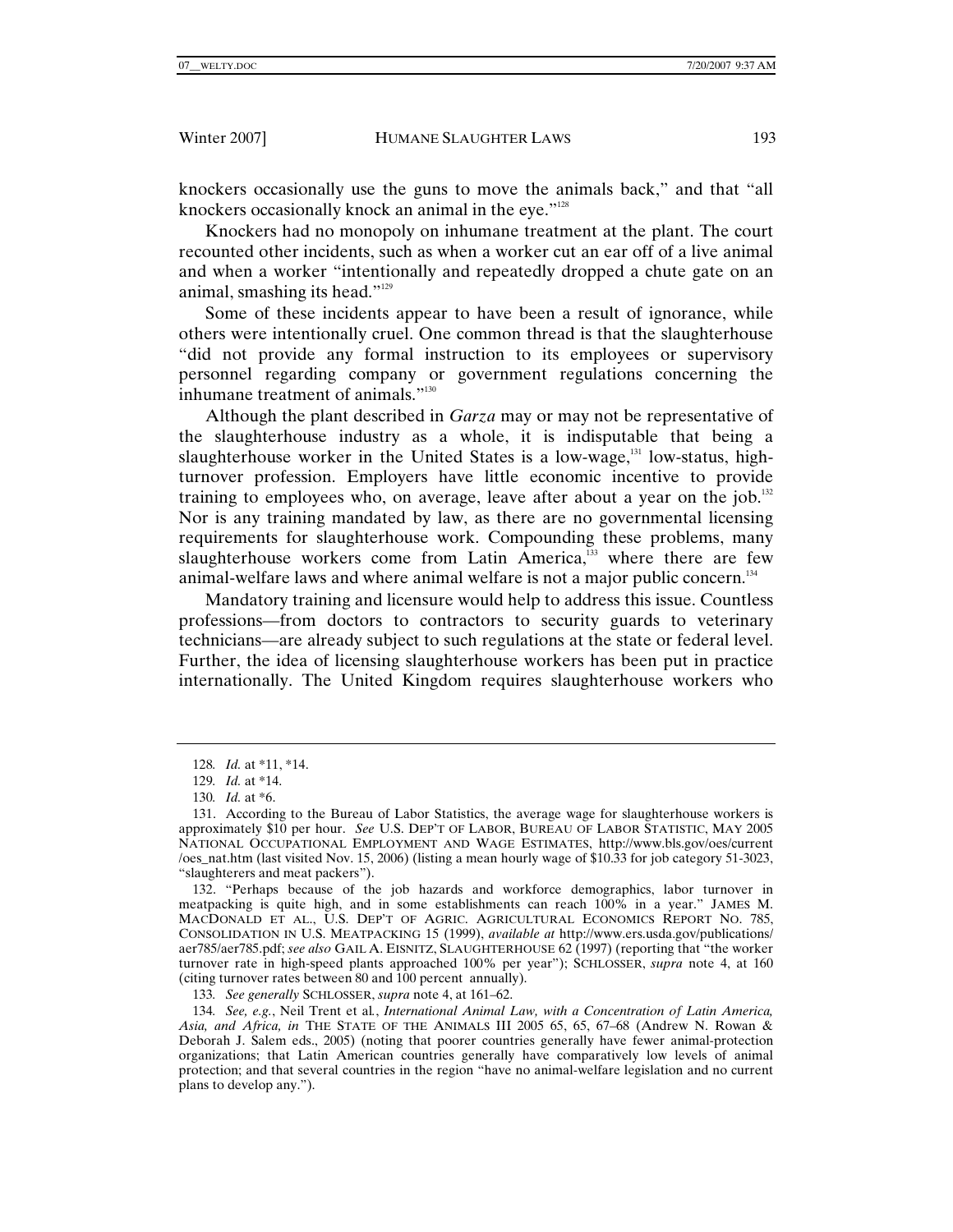intend to restrain, stun, kill, slaughter, hoist, or shackle animals to be licensed.<sup>135</sup> The licensing procedure is not onerous, but does require a veterinarian to certify that the applicant has the necessary skill to slaughter animals in a humane fashion and that the applicant has an appropriate familiarity with the humane laws governing slaughter.<sup>136</sup> Further, the veterinarian or the ultimate licensing authority can refuse a license if the applicant has been convicted of a crime involving animal cruelty, and a license may be suspended or revoked if appropriate.137 The system is imperfect, as it lacks specific training requirements and provides little guidance for veterinarians asked to certify applicants, but it is at least a starting point.138 Something similar should be implemented here.

### B. Lack of Enforcement

Inadequate enforcement of the HMSA has been a problem since it was enacted. From 1958 to 1978, the only available enforcement mechanism was the denial of federal meat contracts to slaughterhouses that used inhumane methods. The USDA maintained a list of humane and inhumane slaughterhouses, but critics alleged that "[f]rom the USDA's own records, it is impossible to determine which methods a slaughterhouse is using," because the records were so inconsistent.<sup>139</sup> Worse, "federal purchasing agents rely solely on certification from vendors that the meat comes from humanely slaughtered animals. But there is no reliable way to determine what is actually occurring," that is, no coordinated effort was made to verify the claims of the slaughterhouses.<sup>140</sup>

The 1978 amendment made humane slaughter mandatory and called for inspections-based enforcement. However, Congress was concerned about the expense of enforcement and did not want to create an additional layer of federal bureaucracy. As a result, although the 1978 amendment required that the USDA "cause to be made, by inspectors appointed for that purpose, an examination and inspection" of the methods of slaughter used in federally inspected slaughterhouses,<sup>141</sup> Congress made clear that humane-slaughter inspection would be undertaken by existing meat inspectors as an additional

<sup>135</sup>*. See generally* The Welfare of Animals (Slaughter or Killing), 1995, S.I. 1958/731, sch. 1 (U.K.).

 <sup>136.</sup> *Id.* ¶ 4.

 <sup>137.</sup> *Id.* ¶ 8.

 <sup>138.</sup> An even more modest proposal would be to require training and licensure of slaughterhouse managers. At least one expert believes that "[t]he most important factor determining whether a packing plant has good or bad animal welfare practices is the attitude of management personnel." Temple Grandin & Gary C. Smith, Animal Welfare and Humane Slaughter*,* http://grandin.com/ references/humane.slaughter.html (last visited Nov. 15, 2006).

<sup>139</sup>*. H. Hearing*, *supra* note 51, at 28 (statement of Robert F. Welborn, Vice-Chairman of the Board of Directors, Humane Soc'y of the United States).

<sup>140</sup>*. Id.*; *see also id.* at 37 (statement of Humane Info. Serv., Inc.) (noting that any slaughterhouse seeking federal contracts "must submit a statement that it is in compliance with the law. . . . But there is no convenient way for the purchasing agency to check up on that statement.").

 <sup>141. 21</sup> U.S.C. § 603(b) (2000).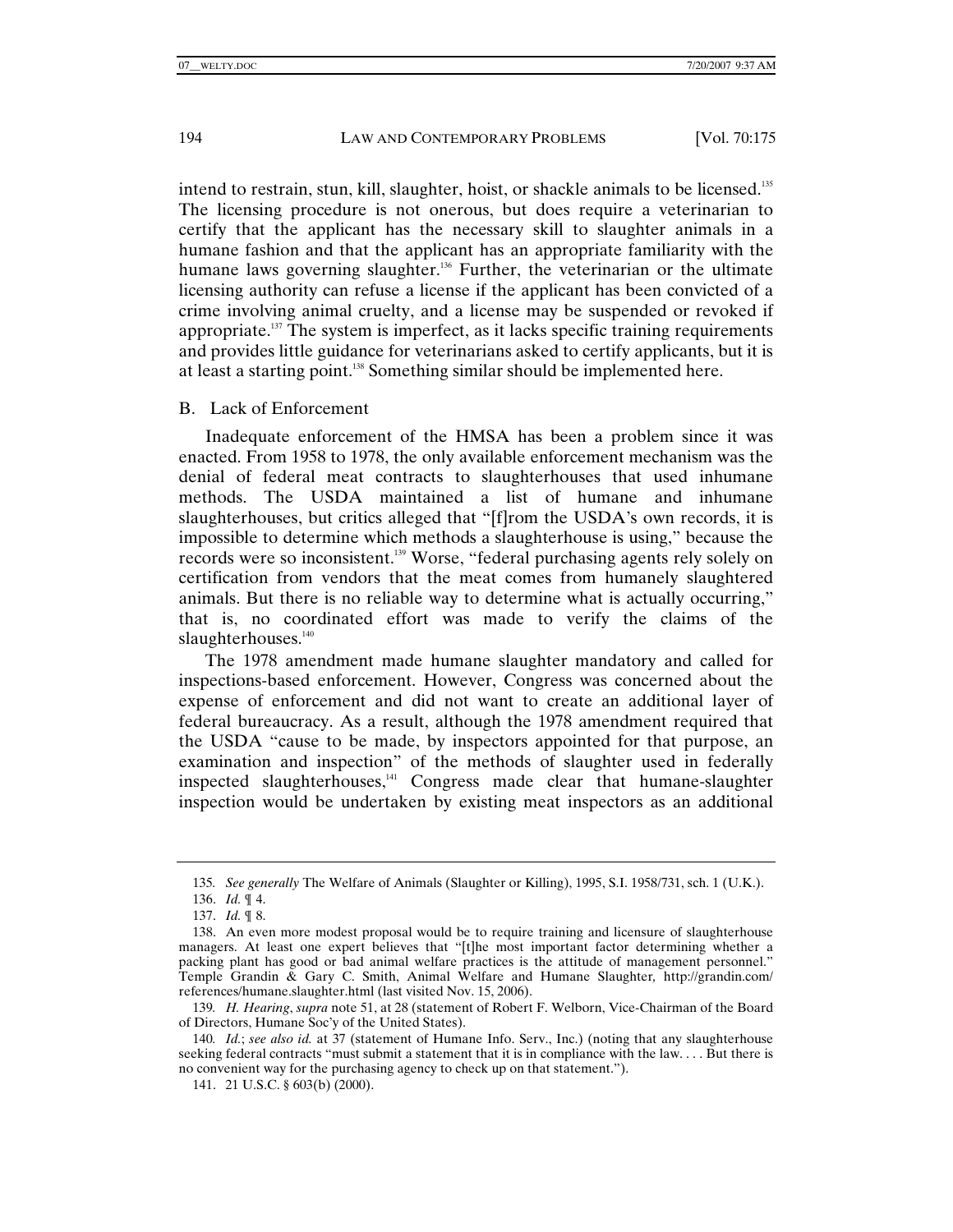duty. No additional inspectors, much less dedicated humane-slaughter inspectors, were to be hired.<sup>142</sup>

This inspection system has not worked well. Meat inspectors work for the FSIS, the primary purpose of which is to ensure that meat sold to consumers is safe to eat. Most inspectors, therefore, work near the end of the slaughter line, inspecting the cleanliness and appearance of carcasses and processed meat.143 One USDA inspector explained,

[T]he way the plants are physically laid out, meat inspection is way down the line. A lot of times, inspectors can't even see the slaughter area from their stations. It's virtually impossible for them to monitor the slaughter area when they're trying to detect diseases and abnormalities in carcasses that are whizzing by. $1444$ 

Furthermore, meat inspection is increasingly technical. Inspectors are scientists, trained to conduct chemical and bacteriological tests prior to approving meat. Conducting humane-slaughter inspections is a very different type of work, for which meat inspectors receive little training.

Finally, the inspectors are overburdened. The FSIS has 10,000 employees, 7700 of whom work in slaughterhouses and import stations.<sup>145</sup> Yet there are 6200 such facilities with FSIS inspectors,<sup>146</sup> raising the possibility that there may not be enough inspectors to address both meat safety and humane slaughter, especially at larger plants. The FSIS is unable to say how many inspectors are devoted to humane slaughter issues or how much time is spent on enforcement.<sup>147</sup>

These concerns are amplified by a study prepared in January 2005 by the Congressional Research Service. It notes that, from time to time, "FSIS has had difficulty in sufficiently staffing its service obligations."<sup>148</sup> A number of factors have contributed to this, including increasing production speeds, tight federal budgets, and the difficulty in finding people willing to do a sometimes dangerous and always unpleasant job.<sup>149</sup> In short, adding enforcement of the

 145. GEOFFREY S. BECKER, CRS ISSUE BRIEF FOR CONGRESS: MEAT AND POULTRY INSPECTION ISSUES, CRS-1 (2005), *available at* http://ncseonline.org/NLE/CRSreports/05jan/IB10082.pdf.

148. BECKER, *supra* note 145, at CRS-7.

149*. Id.* at CRS-6. According to one recent report, "Today, the USDA's Food Safety and Inspection Service is demoralized and understaffed. In 1978, before the first known outbreak of *E. coli* O157:H7, the USDA had 12,000 meat inspectors; now it has about 7,500. The federal inspectors I interviewed felt

<sup>142</sup>*. See, e.g.*, *H. Hearing*, *supra* note 51, at 39 (statement of Humane Info. Serv., Inc.) ("[E]xisting personnel now continuously employed as meat inspectors in all of these plants would be utilized also for the inspection of slaughtering methods."); H.R. REP. NO. 95-1336, at 4 (1978), *as reprinted in* 1978 U.S.C.C.A.N. 2650, 2652 (stating that inspections "would be carried out by existing personnel").

 <sup>143.</sup> Inspectors are also required to conduct an ante-mortem inspection of each animal to ensure that it appears healthy. *See* 9 C.F.R. § 309.1–18 (2006)*.* However, this ante-mortem inspection is not normally conducted at the point of stunning and slaughter, but rather, before.

 <sup>144.</sup> EISNITZ, *supra* note 132, at 189 (*quoting* USDA meat inspector Dave Carney).

<sup>146</sup>*. Cf. id.*

<sup>147</sup>*. See* U.S. GEN. ACCOUNTING OFFICE, HUMANE METHODS OF SLAUGHTER ACT: USDA HAS ADDRESSED SOME PROBLEMS BUT STILL FACES ENFORCEMENT CHALLENGES (2004), *available at* http://www.gao.gov/new.items/d04247.pdf ("FSIS does not have adequate data on the number of inspectors responsible for enforcing the HMSA or the actual time they spend on humane handling and slaughter requirements.").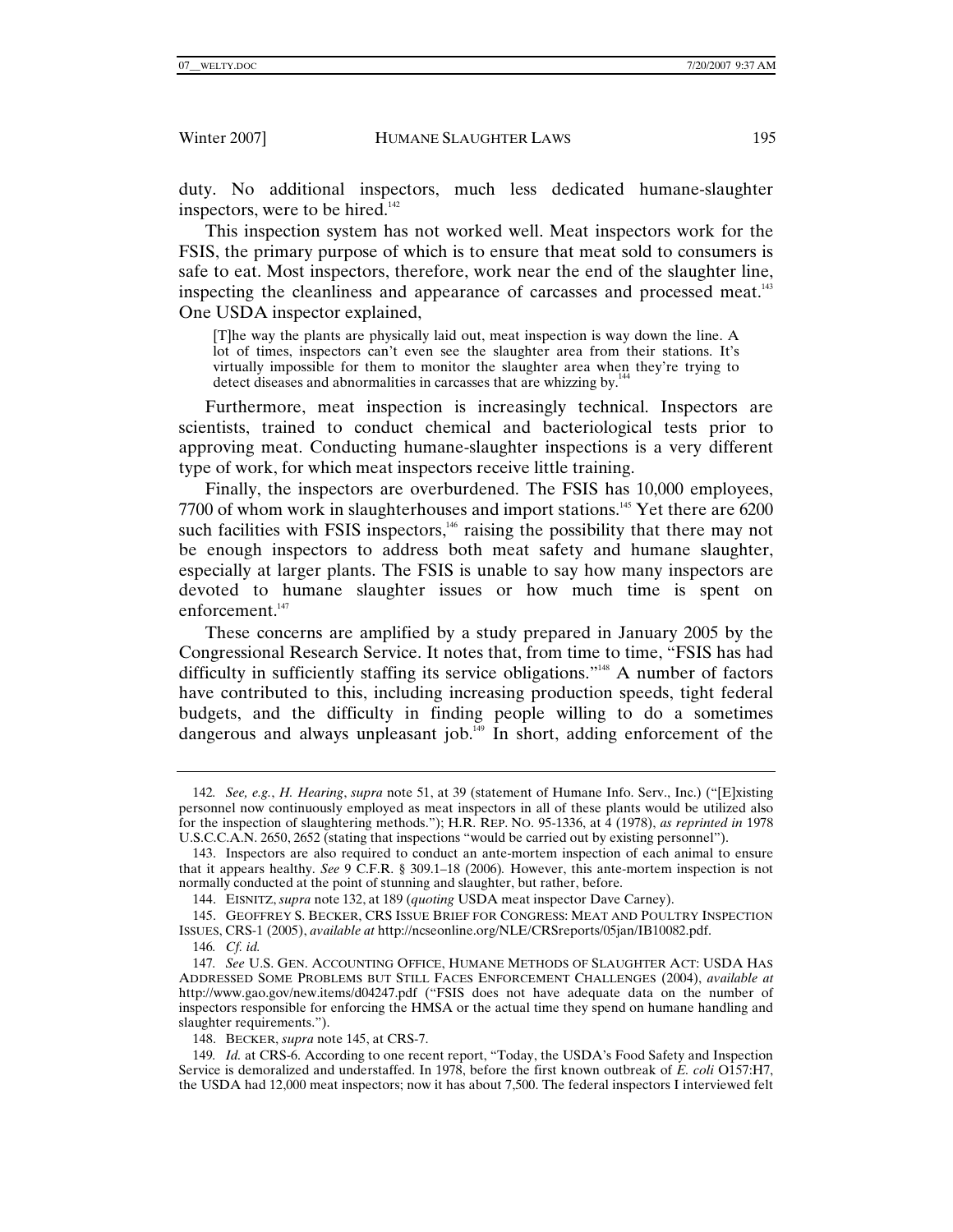HMSA to the list of duties to be performed by the FSIS was a recipe for ineffective enforcement.

As a result, non-compliance with the HMSA is widespread. A veterinarian who formerly worked as a USDA inspector told the *Washington Post* that the HMSA is violated "[i]n plants all over the United States . . . on a daily basis."<sup>150</sup> At many plants there is an institutional culture of gratuitous cruelty.151 Anecdotal stories of atrocities—such as workers beating animals to death with a pipe, or torturing them before slaughter—abound.<sup>152</sup>

To its credit, Congress has made some effort to address the enforcement problem. In 2001, it earmarked additional funds for enforcement of the HMSA leading the USDA to hire a veterinarian in each of its fifteen districts to oversee the enforcement of the HMSA. And in 2002, it passed a resolution urging full enforcement and requesting a report regarding enforcement. In 2003, it again appropriated additional funds—\$5 million—earmarked for enforcement of the  $HMSA.<sup>153</sup>$ 

One upshot of the 2002 resolution was the preparation of a report published in January 2004 by the General Accounting Office (GAO).154 The title, *Humane Methods of Slaughter Act: the USDA Has Addressed Some Problems but Still*  Faces Enforcement Challenges, sums up the findings.<sup>155</sup> The report noted that FSIS inspectors had documented 675 HMSA violations in over 200 slaughterhouses in a period of about two years.<sup>156</sup> It also found that many violations went undocumented because inspectors were unsure of whether documenting a violation was required or appropriate.<sup>157</sup>

Even when violations were documented, enforcement was inconsistent. For example, sometimes the inspector stopped the slaughter line until the violation

under enormous pressure from their USDA superiors not to slow down the line speeds at slaughterhouses. 'A lot of us are feeling beaten down,' one inspector told me. Job openings at the service are going unfilled for months." SCHLOSSER, *supra* note 4, at 215.

 <sup>150.</sup> Warrick, *supra* note 79 (quoting Lester Friedlander).

<sup>151</sup>*. See* Grandin, *supra* note 122 and accompanying text.

<sup>152</sup>*. See, e.g.*, EISNITZ, *supra* note 132, at 93–95 (recounting slaughterhouse worker's admission that he beat a hog to death, cut off another hog's nose and salted the wound, and other atrocities).

<sup>153</sup>*. See* Consolidated Appropriations Resolution, 2003, Pub. L. No. 108-7, 117 Stat. 11, 22 (reflecting appropriation for "enhanced inspection activities"). The conference report states that the money was to be used "to hire no fewer than 50 [full time equivalent employees] for enforcement of the Humane Methods of Slaughter Act (HMSA) through full-time ante-mortem inspection, particularly unloading, handling, stunning, and killing of animals at slaughter plants." H.R Rep. No. 108-10, at 576 (2003), *reprinted in* 2003 U.S.C.C.A.N. 4, 18.

 <sup>154.</sup> The same conference report that instructed the USDA to hire additional enforcement personnel also instructed the GAO to prepare a report "on the scope and frequency of HMSA violations, and provide recommendations on the extent to which additional resources for inspection personnel, training, and other agency functions are needed to properly regulate slaughter facilities in the area of HMSA enforcement." H.R Rep. No. 108-10, at 576 (2003), *reprinted in* 2003 U.S.C.C.A.N. 4, 18–19.

<sup>155</sup>*. See* U.S. GEN. ACCOUNTING OFFICE, *supra* note 147.

<sup>156</sup>*. See id.* at 17–21 (noting 675 violations contained in 553 noncompliance records issued at 272 facilities).

<sup>157</sup>*. See id.* at 17.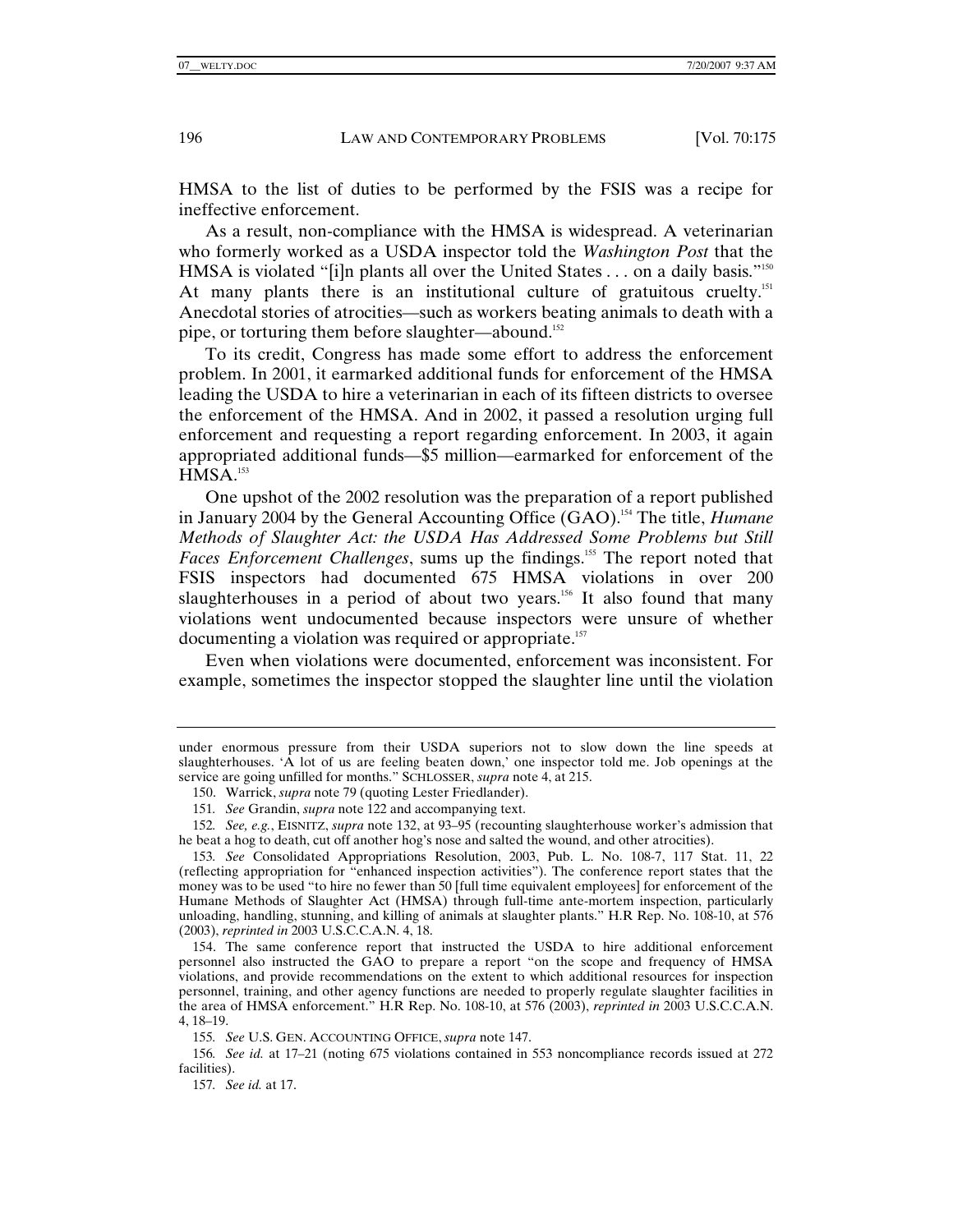was corrected, sometimes not.<sup>158</sup> FSIS officials attributed the inconsistency to "inspectors' inexperience, lack of clarity regarding their authority, or the misperception that certain violations are minor."159 The FSIS has provided some additional guidance to inspectors since the GAO report was issued, but humane slaughter remains only one among many areas of responsibility for FSIS inspectors who cannot realistically be expected to become experts in everything.

Similar enforcement difficulties, with similar causes, exist in Europe. According to a 2002 European Commission report about the welfare of farm animals, including on-farm slaughter, most member states did not maintain "a sufficient level of monitoring and enforcement."<sup>160</sup> Part of the problem was that inspectors whose principal responsibilities involved food safety and disease control were also charged with monitoring animal welfare: "Aspects of animal welfare were not always covered in any meaningful detail. as the inspector was frequently focused on the main objective . . . [such as] disease eradication."161

Thus, experience in both the United States and Europe shows the difficulty of asking inspectors to serve two masters (food safety and animal welfare). Improving enforcement of the HMSA will therefore be difficult so long as enforcement responsibility remains with the FSIS. A further problem with asking the FSIS to enforce the HMSA is that the FSIS tries to work cooperatively with industry. FSIS inspectors may be reluctant to compromise their relationships with slaughterhouse management—for example, by stopping the slaughter line, thereby costing the plant money—in order to promote humane slaughter, an issue that is peripheral to their core purpose.<sup>162</sup>

It would be better to have a different agency responsible for humane slaughter. This could be a new, stand-alone agency, or it could be the Animal and Plant Health Inspection Service (APHIS)—also a branch of the USDA. APHIS is responsible for enforcing the Animal Welfare Act and so has institutional expertise in conducting inspections centered on animal treatment. Equally important, it has no other ties to the meat industry; APHIS inspectors would be less susceptible to pressure from plant management to downplay or ignore HMSA violations.

If the responsibility for enforcing the HMSA remains with the FSIS, the FSIS could decide—or Congress could require—that a minimum number of FSIS inspectors, dedicated exclusively to enforcing the HMSA, be assigned to each federally inspected plant. The minimum number should vary with the

<sup>158</sup>*. See id.* at 5.

<sup>159</sup>*. Id.*

 <sup>160.</sup> EC Health & Consumer Prot. Directorate-General, Directorate F, Food and Veterinary Office, *Overview of Results of a Series of Missions to Evaluate Controls of Animal Welfare on Farms in Seven Member States Carried out Between June 2001 and June 2002*, at 5 (2002), *available at* http://ec.europa.eu/ food/fs/inspections/special\_reports/sr\_rep\_9008-2002\_en.pdf.

<sup>161</sup>*. Id.*

<sup>162</sup>*. See, e.g.*, EISNITZ, *supra* note 132, at 207–12 (discussing the relationship between USDA employees and the management of the plants in which they work).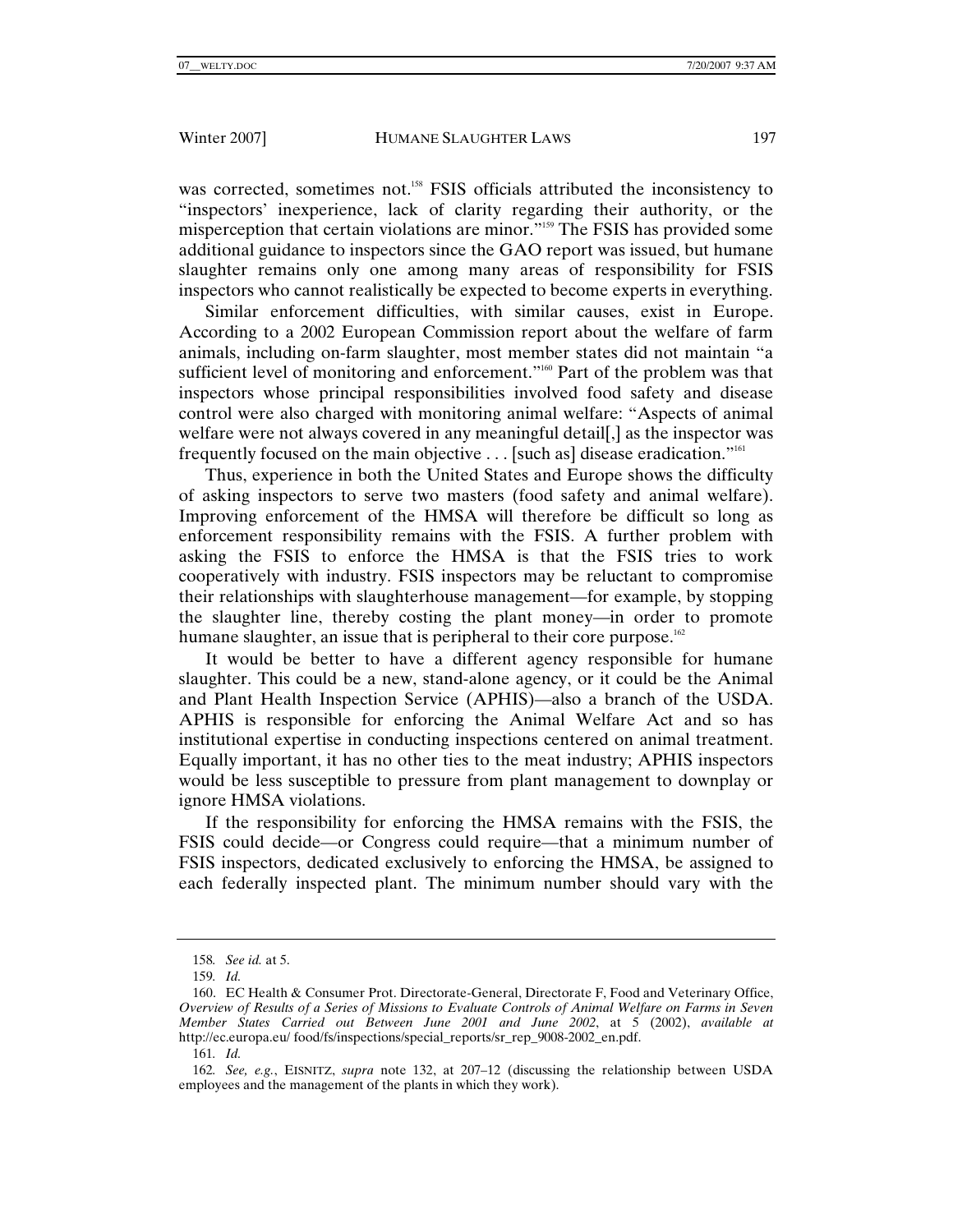throughput of the plant as it does for post-mortem meat inspection.<sup>163</sup> Because these inspectors would be dedicated to enforcing the HMSA, they would be able to achieve a level of expertise and confidence that is currently lacking among FSIS inspectors.

Other solutions may be possible, but it is clear that current enforcement efforts do not go far enough. Congress originally sought to legislate humane slaughter at no cost by simply adding humane-slaughter enforcement to the duties of FSIS inspectors. There is no free lunch. To have humane slaughter, rather than merely a law purporting to require it, more must be done.

#### C. Exclusion of Poultry from the HMSA

Perhaps the most serious problem with the HMSA is that it does not cover poultry—at least as presently interpreted by the USDA. This is a problem not only because poultry are the overwhelming majority of animals killed each year in the United States,164 but also because slaughter practices in the poultry industry are of particular concern. The high-speed assembly-line process in place at modern poultry plants, involving hanging conscious birds upside-down by metal shackles and dragging their heads through a trough of electrified water before their throats are cut by a mechanical knife is, at best, a stressful process. At worst, birds suffer broken legs while being shackled or survive the process long enough to be plunged into the scald tank alive. Moreover, as with other slaughterhouses, there are reports of egregious, gratuitous cruelty at poultry plants.<sup>165</sup>

Some advocates believe that the HMSA can and should be read to cover poultry. Certainly, the text of the HMSA is ambiguous. It covers "cattle, calves, horses, mules, sheep, swine, and other livestock."<sup>166</sup> The term "other livestock" is not further defined and could be read to include poultry.

However, the USDA has always taken the position that it does not. Furthermore, the FMIA authorizes inspection only of plants that process "cattle, sheep, swine, goats, horses, mules, or other equines."167 Therefore, the USDA contends, even if the HMSA did cover poultry, the enforcement mechanisms for the HMSA—all of which are contained in the FMIA—do not.

The Humane Society of the United States (HSUS) has recently filed suit challenging the USDA's position and asking that the protections of the HMSA be extended to poultry.<sup>168</sup> Some dictionary definitions of "livestock" arguably include poultry and so may support the HSUS's position. For example, one

<sup>163</sup>*. See* 9 C.F.R. § 310.1 (2006).

<sup>164</sup>*. See* Food & Agric. Org. of the U.N, *supra* note 2.

<sup>165</sup>*. See, e.g.*, Donald G. McNeil, Jr., *KFC Supplier Accused of Animal Cruelty*, N.Y. TIMES, July 20, 2004, at C2 (describing slaughterhouse workers "jumping up and down on live chickens, drop-kicking them like footballs and slamming them into walls, apparently for fun.").

 <sup>166. 7</sup> U.S.C. § 1902(a) (2000).

 <sup>167. 21</sup> U.S.C. § 603 (2000).

<sup>168</sup>*. See* Levine v. Johanns, No. 3:05-cv-4764 (N.D. Cal. filed Nov. 21, 2005).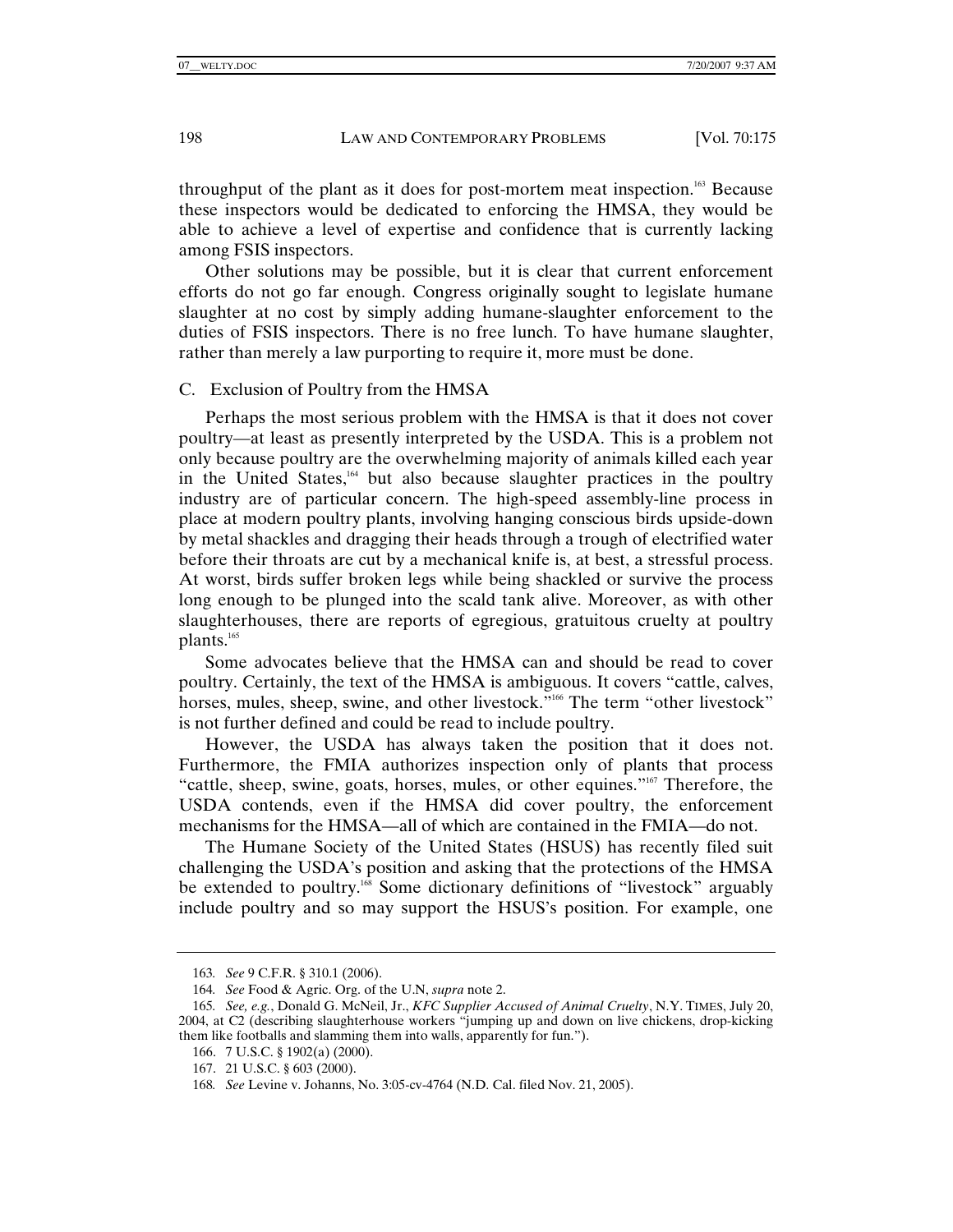definition is "[d]omestic animals, such as cattle or horses, raised for home use or for profit, especially on a farm."<sup>169</sup> Since poultry are "domestic animals ... raised . . . for profit," they arguably come within the definition, despite their dissimilarity with the listed examples, cattle and horses. Another dictionary definition is "the horses, cattle, sheep, and other useful animals kept or raised on a farm or ranch."170 Again, poultry can be viewed as "other useful animals," though they are not akin to horses, cattle, or sheep.

Once one moves past dictionary definitions into field-contextual definitions used in agriculture, however, the case for poultry being livestock weakens. For example, the American Livestock Breeds Conservancy identifies "the six traditional North American livestock species" as "asses, cattle, goats, horses, pigs, and sheep."171 It draws a distinction between such species and "the four traditional North American poultry species," namely, "chickens, ducks, geese, and turkeys."172 Likewise, the Department of Animal Science at Oklahoma State University maintains an extensive listing of breeds of livestock; the types of livestock it catalogs are cattle, goats, horses, sheep, swine, and "other," which includes bison and llamas.<sup>173</sup> The listing explicitly excludes poultry, which is the subject of a sister project at OSU.<sup>174</sup>

The legislative history speaks even more conclusively to the issue. The relevant history begins in 1955, when Senator Humphrey introduced the first humane-slaughter bill. The very title of the bill drew a distinction between livestock and poultry, though the bill covered both: it was "[a] bill to require the use of humane methods in the slaughter of livestock and poultry in interstate and foreign commerce."175 Senator Humphrey's remarks introducing the bill likewise drew a distinction between poultry and livestock.<sup>176</sup>

In 1956, the Senate's Committee on Agriculture and Forestry recommended that the bill be converted into a study bill. The full Senate accepted this recommendation and passed the amended bill. $177$  Although the House never passed the bill, it is noteworthy that it, too, drew a distinction between livestock and poultry. Its title was changed to "A bill to establish an Advisory and Research Committee on Humane Slaughter of Livestock and Poultry," and the

 <sup>169.</sup> AMERICAN HERITAGE DICTIONARY 801 (4th ed. 2004).

 <sup>170.</sup> THE RANDOM HOUSE COLLEGE DICTIONARY 784 (revised ed. 1980).

 <sup>171.</sup> American Livestock Breeds Conservancy, Livestock Breeds, http://www.albc-usa.org/cpl/ wtchlist.html#livestock (last visited Nov. 15, 2006).

 <sup>172.</sup> American Livestock Breeds Conservancy, Poultry Breeds, http://www.albc-usa.org/cpl/ wtchlist.html#poultry (last visited Nov. 15, 2006).

<sup>173</sup>*. See* Department of Animal Science, Oklahoma State University, Breeds of Livestock, http://www.ansi.okstate.edu/breeds (last visited Nov. 15, 2006).

<sup>174</sup>*. See* Department of Animal Science, Oklahoma State University, Poultry Breeds, http://www.ansi.okstate.edu/poultry/ (last visited Nov. 15, 2006).

 <sup>175. 101</sup> CONG. REC. 4184 (1955).

<sup>176</sup>*. See* 101 CONG. REC. 4188 (1955) (statement of Sen. Humphrey). Interestingly, he sometimes expressed the distinction as being between "animals" and poultry. *Id.* 

 <sup>177. 102</sup> CONG. REC. 13904 (1956).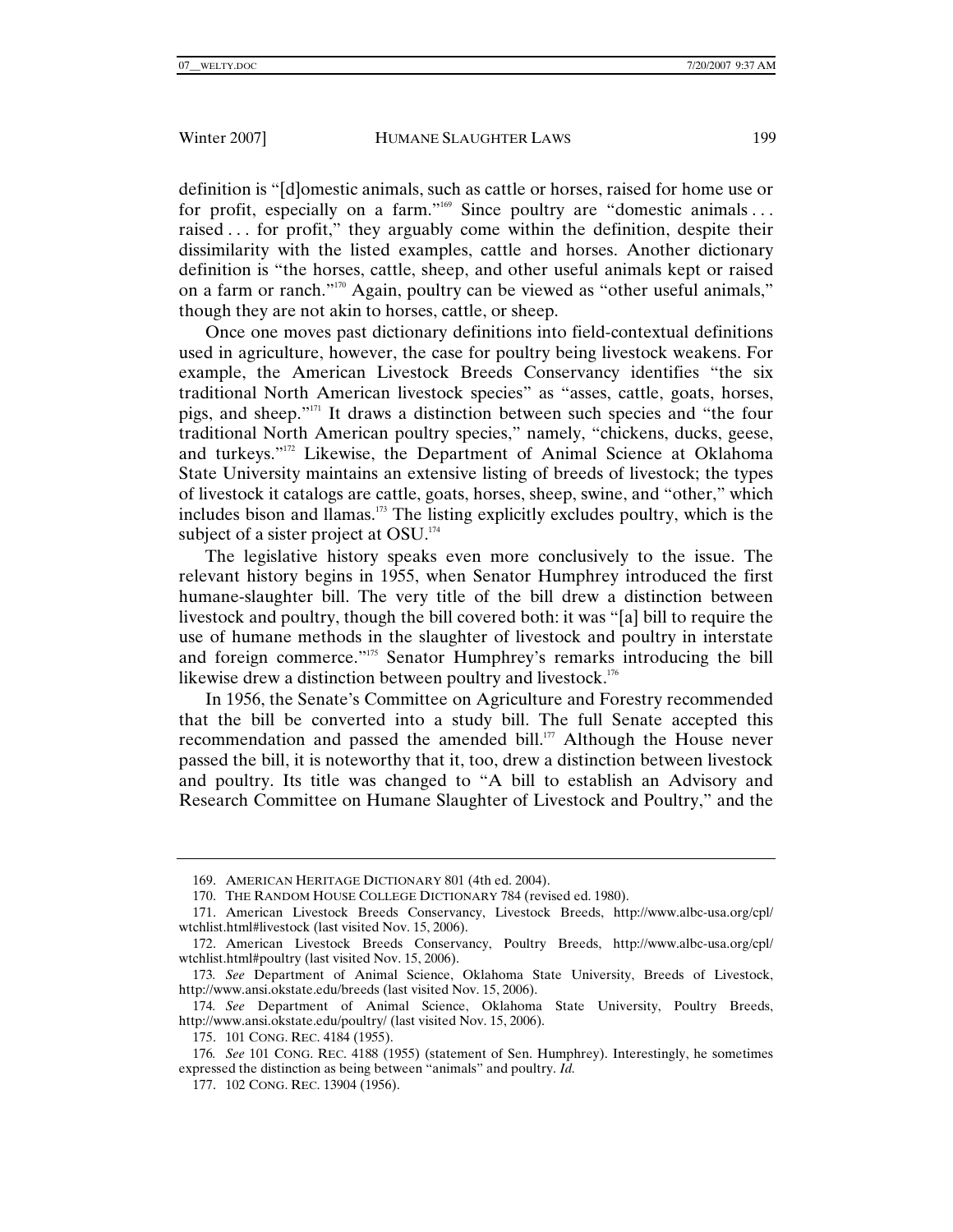text of the bill required the committee to study particular methods "in the case of livestock" and other methods "in the case of poultry."178

1957 marked the beginning of a new Congress, and a profusion of humane slaughter bills was introduced, with most again drawing the distinction between livestock and poultry but covering both.<sup>179</sup> Senator Humphrey was one of the legislators who introduced such a bill.<sup>180</sup> However, the bill that would ultimately become the HMSA covered only livestock: it was "[a] bill to establish the use of humane methods of livestock as a policy of the United States."<sup>181</sup> The House passed that bill, and Senator Humphrey, probably hoping to avoid a situation in which the two chambers passed different bills and were unable to reconcile the differences between them, $182$  asked the Senate to pass identical legislation.<sup>183</sup>

With the profusion of humane slaughter bills before Congress, some legislators were understandably uncertain about the scope of the proposed law. There were therefore occasional references during the committee hearings to "livestock and poultry,"<sup>184</sup> and some witnesses expressed confusion about the scope of the bill.<sup>185</sup> Even during the floor debates on the bill, there was uncertainty.<sup>186</sup>

The confusion did not extend to those most closely connected with the bill, however. They recognized the significance of the absence of the word "poultry" from the title and text of the bill: It did not cover poultry. Christine Stevens, the President of the Animal Welfare Institute and a key supporter of the bill, explained to the Senate committee that the bill "in its original form included poultry," but that it no longer did.<sup>187</sup> Representative Poage, the author of the House bill, told the House that "[t]his bill does not apply to chickens."<sup>188</sup> And

181. 103 CONG. REC. H10042 (1957) (reflecting the introduction of H.R. 8308).

<sup>178</sup>*. Id.*

<sup>179</sup>*. See, e.g.*, 103 CONG. REC. H66 (1957) (reflecting the introduction of H.R. 176, "[a] bill to require the use of humane methods in the slaughter of livestock and poultry"); 103 CONG. REC. H637 (1957) (H.R. 3029, similar); 103 CONG. REC. H3238 (1957) (H.R. 5671, similar); 103 CONG. REC. H3411 (1957) (H.R. 5820, "[a] bill to promote the development and use of improved methods for the humane handling, transporting, and slaughtering of livestock and poultry").

<sup>180</sup>*. See* 103 CONG. REC. S3079 (1957) (reflecting the introduction of S. 1497, "[a] bill to require the use of humane methods in the slaughter of livestock and poultry in interstate or foreign commerce").

 <sup>182.</sup> This concern was raised openly by others. *See* 104 CONG. REC. S15406 (1958) (statement of Sen. Anderson) (raising the possibility that "[i]f the bill goes to conference, it will be wrangled with until too late in the session for a conference report to be agreed upon by the conferees and then to be agreed to by both Houses.").

<sup>183</sup>*. See S. Hearings*, *supra* note 6, at 1 (reflecting Sen. Humphrey's decision to substitute the text of the House bill for the text of his own bill, S. 1497).

<sup>184</sup>*. See, e.g.*, *id.* at 20 (statement of Sen. Neuberger).

<sup>185</sup>*. See, e.g.*, *id.* at 39 (statement of E.L. Peterson, Assistant Sec'y of Agric.) (replying, when asked whether the bill covered poultry, "I am not sure of that point. I don't believe it would.").

<sup>186</sup>*. See* 104 CONG. REC. H1659 (statement of Rep. Hoffman) (arguing that chickens and turkeys may be "livestock" under the dictionary definition).

<sup>187</sup>*. See S. Hearings*, *supra* note 6, at 321.

 <sup>188. 104</sup> CONG. REC. H1655 (1958).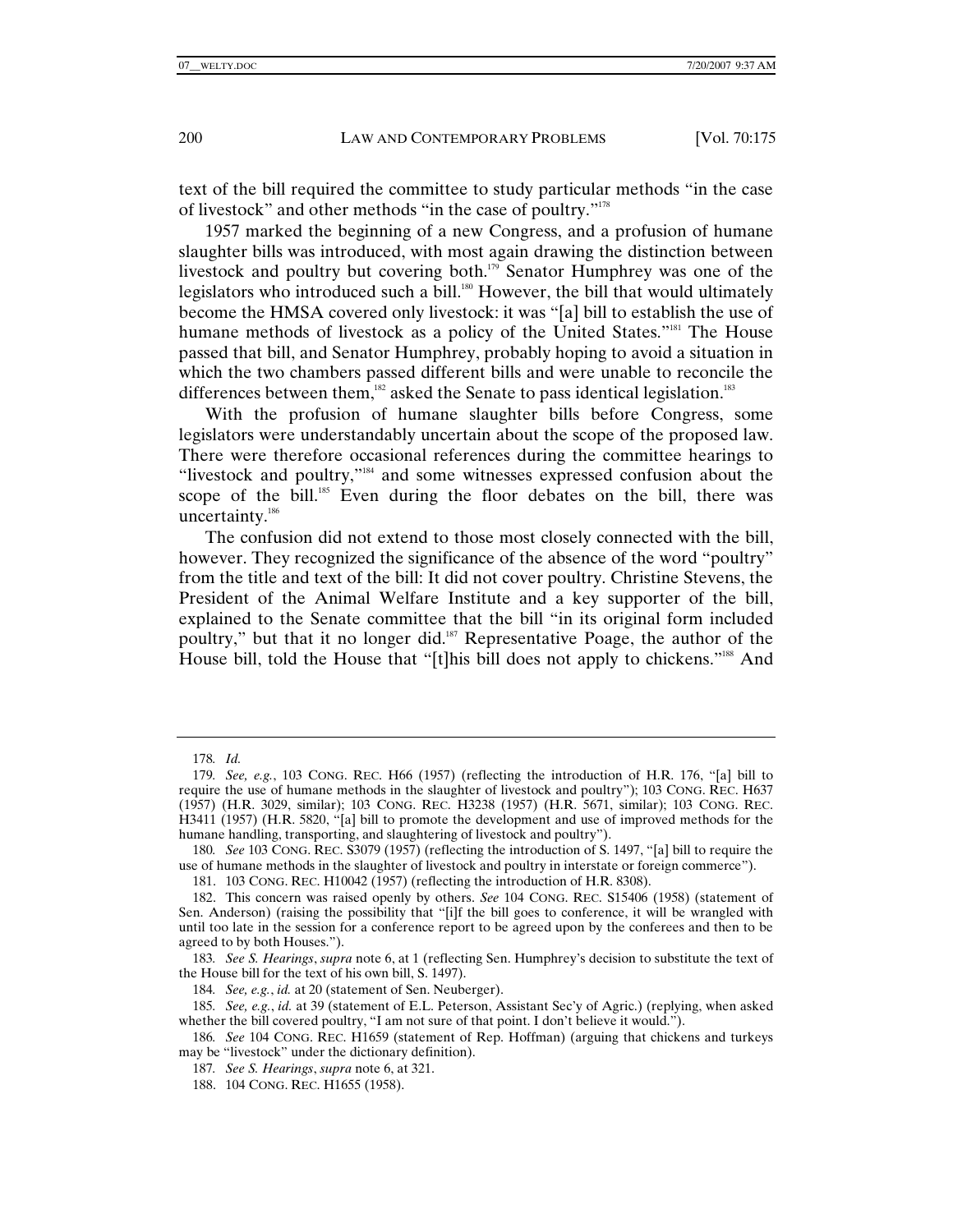Senator Humphrey responded to a question about whether the bill included poultry by telling the Senate that the bill "[does] not go that far."189

Even if there remained some doubt about whether the HMSA should be read to include poultry, Congress's inaction in the face of the USDA's consistent interpretation that poultry are not covered would probably resolve it. Thus, the fix for the exclusion of poultry is legislative rather than interpretive: Congress should pass legislation requiring poultry to be slaughtered in a humane manner. Such legislation exists in several states<sup>190</sup> and foreign countries,191 and has been proposed a number of times before Congress. For example, in 1993, Rep. Andy Jacobs (D-IN) and thirty-two co-sponsors proposed H.R. 649, the Humane Methods of Poultry Slaughter Act of 1993. It echoed some of the language of the HMSA, requiring that poultry be "rendered insensible to pain by electrical, chemical, or other means that is rapid and effective before or immediately after being shackled or otherwise prepared for slaughter," or that it be slaughtered ritually.<sup>192</sup> The bill proceeded to hearings before the House Subcommittee on Livestock, but failed to pass after the National Turkey Federation, the National Broiler Council, and the American Meat Institute opposed it.<sup>193</sup> But past defeats can be a springboard for future victories. Just as the HMSA passed only after repeated attempts, so must animal advocates persist in seeking legislative progress on humane slaughter for poultry.

# D. The Ritual-Slaughter Exemption

Jewish groups adamantly opposed the enactment of the HMSA. Early versions of the bill required humane slaughter, including stunning, then exempted ritual slaughter from the requirement. Jewish groups argued that this "might be construed as a brand of evil on a practice which [Congress] condemned but [was] willing to tolerate."194 Therefore, the bill was amended to define ritual slaughter as humane; this scheme is reflected in 7 U.S.C. § 1902, which defines "[e]ither of the following two methods," one of which is ritual slaughter, to be humane. As extra protection, an exemption was added to the end of the bill. That section provides that

[n]othing in this Act shall be construed to prohibit, abridge, or in any way hinder the religious freedom of any person or group. Notwithstanding any other provision of this

 <sup>189. 104</sup> CONG. REC. S15376 (1958). He also described the bill as "a mild and modest beginning in the field of humane slaughter." *Id.* However, Senator Humphrey was clearly conflicted about this issue. In the same colloquy, he suggested that the Department of Agriculture might have the authority to regulate turkey slaughter under the bill, a position that is impossible to reconcile with the apparently purposeful exclusion of poultry. *See id.*

<sup>190</sup>*. See supra* notes 108 to 113 and accompanying text.

<sup>191</sup>*. See, e.g.*, Gaverick J. Matheny & Cheryl Leahy, *Farm-Animal Welfare, Legislation, and Trade*, 70 LAW & CONTEMP. PROBS.,325, 341 tbl.2 (Winter 2007) (summarizing European laws on poultry slaughter).

 <sup>192.</sup> Humane Methods of Poultry Slaughter Act of 1993, H.R. 649, 103d Cong. §2 (1993).

<sup>193</sup>*. See* 95 CIS H 16120 (1994) (listing witnesses for and against the bill).

 <sup>194. 104</sup> CONG. REC. H1654 (1958) (statement of Rep. Poage).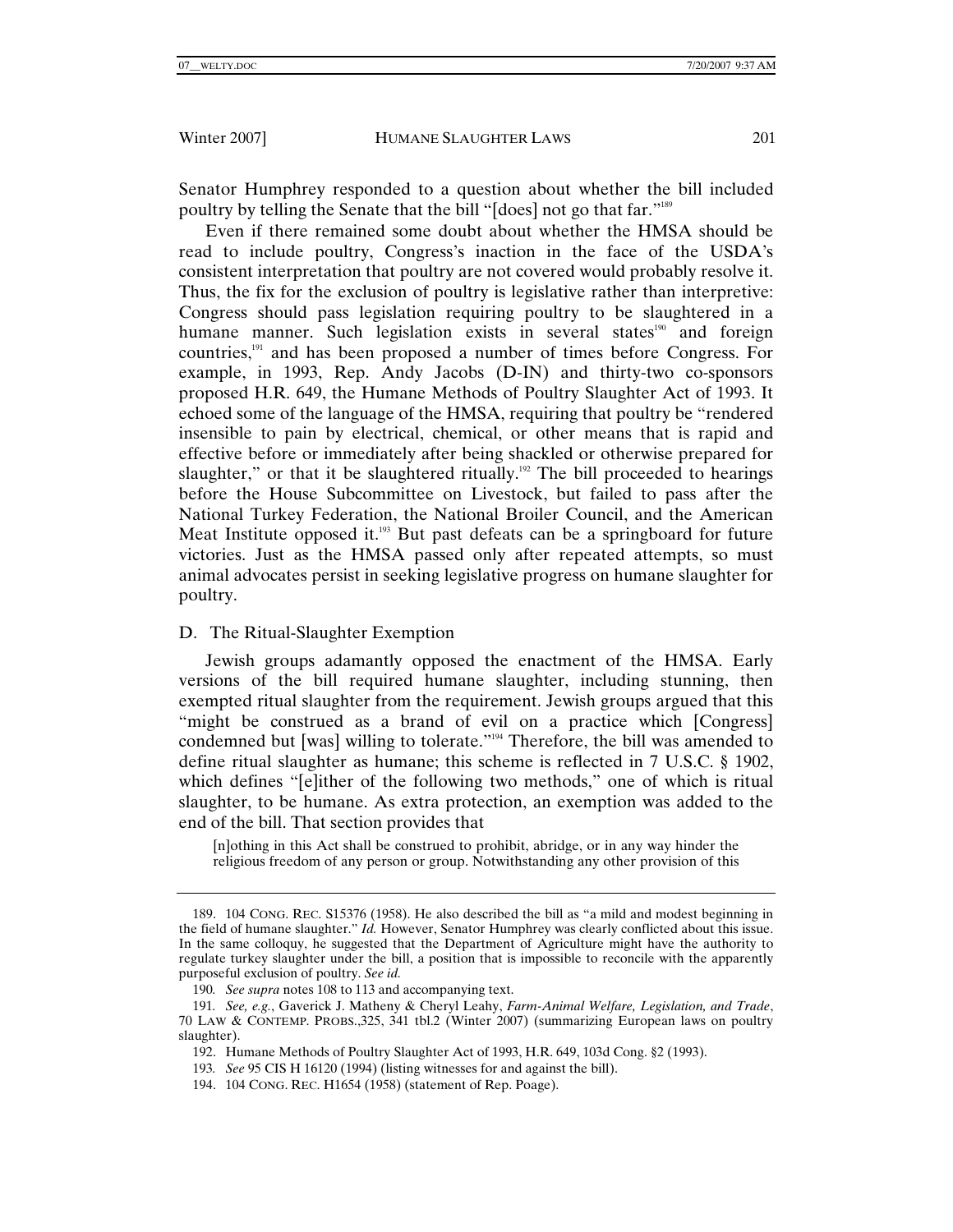Act, in order to protect the freedom of religion, ritual slaughter and the handling or other preparation of livestock for ritual slaughter are exempted from the terms of this Act. For the purposes of this section, the term "ritual slaughter" means slaughter in accordance with  $\int$ the definition set forth in 7 U.S.C. § 1902].<sup>1</sup>

Despite this belt-and-suspenders protection for ritual slaughter, many Jewish groups still objected to the HMSA. At the 1958 Senate committee hearings, nine different individuals, testifying on behalf of six (mostly Orthodox) Jewish organizations, opposed the HMSA, while no Jewish organizations sent anyone to testify in favor of the bill.<sup>196</sup> Generally, the Jewish organizations feared that humane concerns could be used to mask anti-Semitism and that any regulation of slaughter methods would open the door for the eventual prohibition of *shechita*. Coming in the aftermath of World War II and the Holocaust, this testimony was very powerful. For example, one rabbi testified,

When the Germans occupied Poland during the last war, the first thing which they proclaimed was to prohibit *shehitah*. I would like to quote their regulation:

In any territory under German rule, cruelty to animals of any kind is not permissible. Effective immediately, therefore, *shehitah*, the painful slaughtering of animals by means of the gradual draining of blood for the purposes of so called kosher meat consumption, is prohibited. This is to go into effect immediately. Any person guilty of *shehitah* is punishable by an imprisonment for not less than 1 year.... The prison sentence may be served in concentration camps*.* 197

Members of the committee noted that the United States was a liberal democracy, not a totalitarian state. However, the Jewish organizations cited humane slaughter regulations in the United Kingdom as further evidence that such rules could, even if not so intended, be anti-Semitic:

Though the proposed legislation is not motivated by anti-Semitic sentiments, the effect of its passage will undoubtedly be a campaign waged by the confused and overzealous against Jewish ritual slaughter. Recent developments in England prove this point.

A law adopted by the British House of Commons on July 28, 1933, provided for electric stunning of all animals before slaughter, with the clear stipulation that—"no person shall be liable for any contravention of these provisions in respect of the slaughter of any animal slaughtered without the infliction of unnecessary suffering by the Jewish method for the food of Jews and by the Mohammedan method for the food of Mohammedans*.*" The British humane societies, once having achieved this humane slaughter bill, began a vehement campaign for the abolition of the clause on religious slaughter  $\ldots$  such a motion was defeated by only a small majority.<sup>19</sup>

After hearing this testimony as well as the opposition of the meat industry and other groups, a narrow majority of the committee recommended scrapping the HMSA and replacing it with a bill requiring a two-year study of slaughter

 <sup>195. 7</sup> U.S.C. § 1906 (2000).

<sup>196</sup>*. See generally S. Hearings*, *supra* note 6.

<sup>197</sup>*. Id.* at 341 (statement of Rabbi Isaac Lewin, Union of Orthodox Rabbis of the United States and Canada).

<sup>198</sup>*. Id.* at 157 (statement of Rabbi Lewin).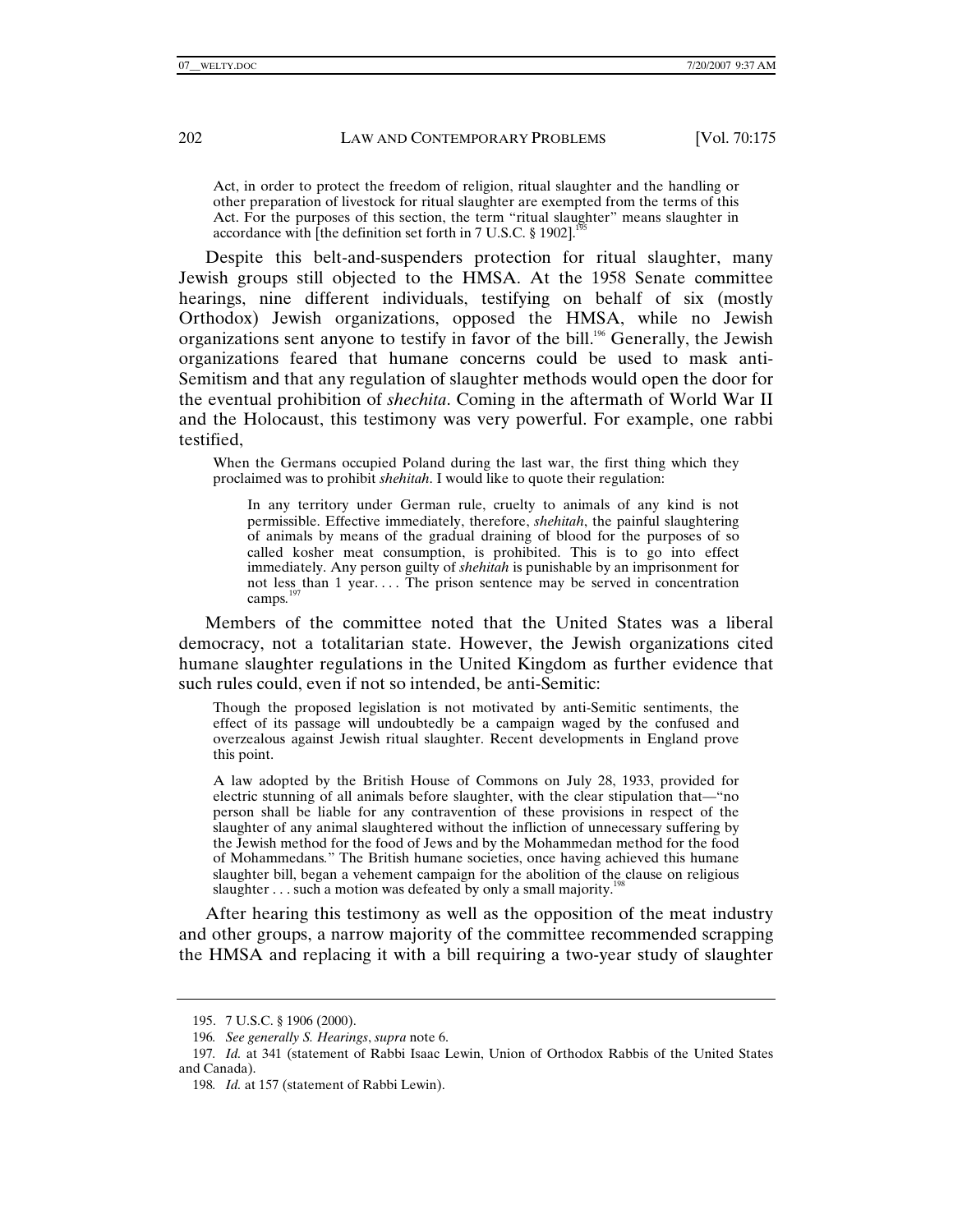methods. One perceived advantage of that course of action was that it would not implicate religious concerns. On the floor of the Senate, however, the study bill was rejected. Many senators were still concerned about whether Jews had been adequately accommodated, so two amendments of the HMSA were passed. These fine-tuned the religious protections contained in the bill and made clear that it was not merely the ritual slaughter itself that was protected (the use of the throat cut as a slaughter method), but also any handling of animals in connection with ritual slaughter.<sup>199</sup>

This was a controversial point. No specific method of pre-slaughter handling is required by Jewish (or Muslim) religious law. Therefore, in a narrow sense, exempting handling in connection with religious slaughter from the HMSA was not necessary to protect the free exercise of religion. Moreover, some slaughterhouses used extremely inhumane methods of preparation for religious slaughter, such as the shackling and hoisting of fully conscious animals to immobilize them and expose their throats for cutting.<sup>200</sup> Permitting such practices to continue entailed a significant compromise of animal welfare. Nonetheless, the Senate was worried that a failure to exempt handling in connection with slaughter would render the religious slaughter exemption meaningless.201 In the end, free exercise concerns trumped animal-welfare concerns, and the handling exemption became law.

At least as a constitutional matter, the Supreme Court has now held that the Free Exercise Clause of the First Amendment does not prohibit the "application of a neutral, generally applicable law to religiously motivated action."202 Thus, the special status of ritual slaughter under the HMSA is not required.

However, even if it were desirable on animal-welfare grounds to remove the ritual-slaughter exemption from the HMSA, it would not be practical politically. Recent experience in the United Kingdom proves the point. The existing United Kingdom humane-slaughter law<sup>203</sup> exempts ritual slaughter from the general rules governing humane slaughter,<sup>204</sup> though it regulates ritual slaughter much more closely than it is regulated under United States law. For example, it requires the use of approved, upright restraining pens for cattle and prohibits moving an animal after the throat cut until it is unconscious.<sup>205</sup> In 2003, these rules were reviewed by the Farm Animal Welfare Council (FAWC), an advisory body created by the British government for the purpose of evaluating

<sup>199</sup>*. See generally* 85 CONG. REC. S15402-15 (1958).

 <sup>200.</sup> These methods were described during the debate on the Senate floor. *See id.* at S15375 (statement of Sen. Young). Some are still used today. *See* Grandin, *supra* note 14.

 <sup>201.</sup> Senator Javits, the sponsor of the handling amendment, argued that the handling exemption was necessary to make the religious slaughter exemption "complete" and to ensure that religious slaughter was permitted. *See id.* at S15402.

 <sup>202.</sup> Employment Div. v. Smith, 494 U.S. 872, 881 (1990).

 <sup>203.</sup> The Welfare of Animals (Slaughter or Killing), 1995, S.I. 1958/731 (U.K.).

<sup>204</sup>*. See id.* pt. 4, reg. 22.

<sup>205</sup>*. See id.* sch. 12.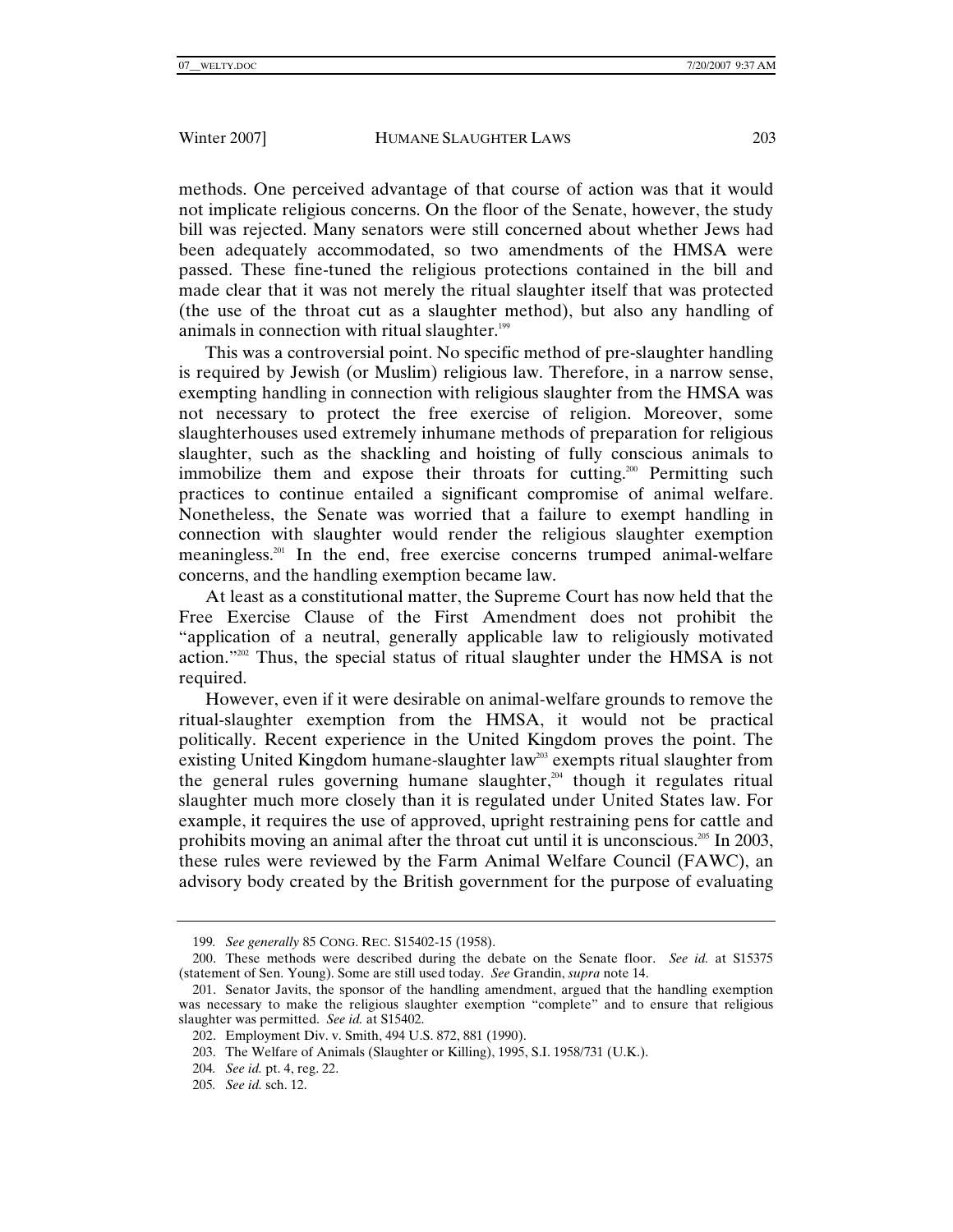the adequacy of protections for the welfare of farm animals. FAWC observed that the level of restraint required to immobilize animals for the throat cut was higher than the level of restraint required to stun an animal prior to conventional slaughter and that the length of time for which the restraint had to be maintained was also longer.<sup>206</sup> Furthermore, while acknowledging that some experts believe that the throat cut is not painful or is minimally painful, FAWC concluded,

When a very large transverse incision is made across the neck a number of vital tissues are transected including: skin, muscle, trachea, oesophagus, carotid arteries, jugular veins, major nerve trunks (e.g. vagus and phrenic nerves) plus numerous minor nerves. Such a drastic cut will inevitably trigger a barrage of sensory information to the brain in a sensible (conscious) animal. We are persuaded that such a massive injury would result in very significant pain and distress in the period before insensibility supervenes.<sup>2</sup>

As a result, FAWC recommended that slaughter without pre-stunning ritual slaughter—be prohibited.<sup>208</sup> The recommendation created enormous controversy, with Jewish and Muslim groups disputing FAWC's factual conclusions and claiming that the recommendation was discriminatory and violated their human rights.<sup>209</sup> In the end, the government did not accept the recommendation.210 Given that Jews and Muslims together represent only 2.76% of the population in the UK, as opposed to  $3.47\%$  in the United States,<sup>211</sup> any attempt to ban ritual slaughter here is likely to meet the same fate.

Nor is it likely that litigation will result in removal of the ritual-slaughter exemption. In *Jones v. Butz*,<sup>212</sup> several animal activists and animal advocacy organizations challenged the ritual-slaughter exemptions on constitutional grounds. Their most plausible argument was that allowing ritual slaughter without pre-stunning was not humane and that exempting ritual slaughter from the HMSA therefore favored a religious practice over non-religious practice in violation of the Establishment Clause of the First Amendment.<sup>213</sup> Based on the congressional hearings conducted prior to the enactment of the HMSA, the court declared that ritual slaughter was humane.<sup>214</sup> More importantly, it held that even if it were not humane, Congress was permitted to create an exception to permit religious practice: "The accommodations of religious practices by

<sup>206</sup>*. See* FARM ANIMAL WELFARE COUNCIL, *supra* note 17, at 33–34.

<sup>207</sup>*. Id.* at 35.

<sup>208</sup>*. See id.* at 36.

<sup>209</sup>*. See, e.g.*, Aisha Labi, *A Stunning Debate*, TIME EUROPE, June 23, 2004, at 52; Robin Oakley, *Meat Ban Call Unites Muslims, Jews*, CNN, June 13, 2003, http://www.cnn.com/2003/WORLD/europe/ 06/13/britain.meat/index.html.

<sup>210</sup>*. See* FAWC REPORT ON THE WELFARE OF FARMED ANIMALS, PART 1: RED MEAT ANIMALS, DEFRA RESPONSE TO RECOMMENDATIONS 17 (2003) (Response to Recommendation 201), *available at* http://www.fawc.org.uk/reports/pb8347.pdf.

<sup>211</sup>*. See generally* The Association of Religion Data Archives, http://www.thearda.com (last visited Nov. 15, 2006).

 <sup>212. 374</sup> F. Supp. 1284 (S.D.N.Y. 1974).

<sup>213</sup>*. Id.* at 1289–90.

<sup>214</sup>*. Id.* at 1291.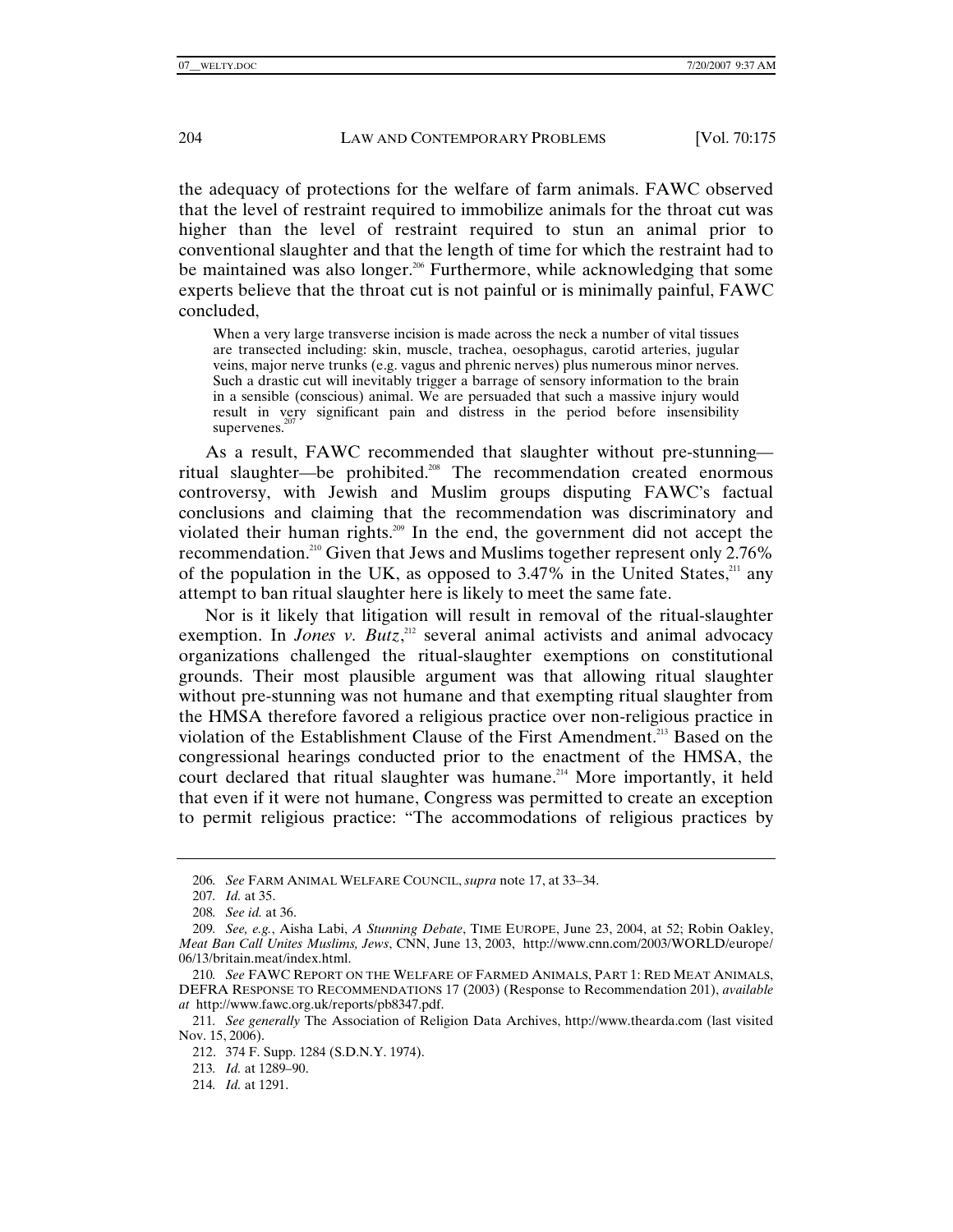granting exemptions from statutory obligations have been upheld in the Sunday closing cases and in the conscientious objector cases."215 Although some scholars have questioned whether such accommodations truly are consistent with the Establishment Clause,  $216$  a long line of Supreme Court cases have held that they are.<sup>217</sup> An Establishment Clause challenge to the ritual-slaughter exemption is therefore unlikely to prevail.

A middle ground would be to amend the HMSA to eliminate the exemption for handling in connection with religious slaughter, while retaining the exemption for religious slaughter itself. For example, 7 U.S.C. § 1902(b) could be revised as follows:

(b) by slaughtering in accordance with the ritual requirements of the Jewish faith or any other religious faith that prescribes a method of slaughter whereby the animal suffers loss of consciousness by anemia of the brain caused by the simultaneous and instantaneous severance of the carotid arteries with a sharp instrument and handling in connection with such slaughtering, so long as all handling in connection with such slaughtering minimizes pain and distress, and conscious livestock are neither shackled nor hoisted.

A similar revision would need to be made to 7 U.S.C. § 1906. Once done, this would permit the Department of Agriculture to promulgate regulations under the HMSA governing handling in connection with ritual slaughter.

Such a revision would be difficult to oppose. It would not infringe on the religious activity itself and would dramatically improve animal welfare for some animals. At the same time, it would not be unduly burdensome. Most kosher and halal slaughterhouses in the United States have already abandoned the shackling and hoisting of conscious animals, in part to protect the safety of workers. Those that continue the practice are unlikely to resist change very strongly, just as those non-religious slaughterers who had not already adopted humane methods prior to the 1978 revision of the HMSA did not resist that amendment.

## VI

## **CONCLUSION**

Much remains to be done to ensure that the billions of animals killed for food in the United States each year are slaughtered humanely. Yet there has been no federal legislative change in nearly thirty years, little recent regulatory

<sup>215</sup>*. Id.* at 1292.

<sup>216</sup>*. See, e.g.*, Erwin Chemerinsky, *The Parsonage Exemption Violates the Establishment Clause and Should Be Declared Unconstitutional*, 24 Whittier L. Rev. 707 (2003) (arguing that income tax exemption for ministers violates the Establishment Clause).

<sup>217</sup>*. See, e.g.*, Corp. of the Presiding Bishop of the Church of Jesus Christ of Latter-Day Saints v. Amos, 483 U.S. 327 (1987) (upholding exemption of religious organizations from federal law prohibiting discrimination in employment on the basis of religion); Walz v. Tax Comm'r, 397 U.S. 664 (1970) (upholding property tax exemption for religious organizations); Zorach v. Clauson, 343 U.S. 306 (1952) (upholding program that permitted public school students to miss class without penalty to participate in religious acitvities). *But see* Texas Monthly, Inc. v. Bullock, 489 U.S. 1 (1989) (plurality opinion) (striking down sales tax exemption that applied only to religious literature).